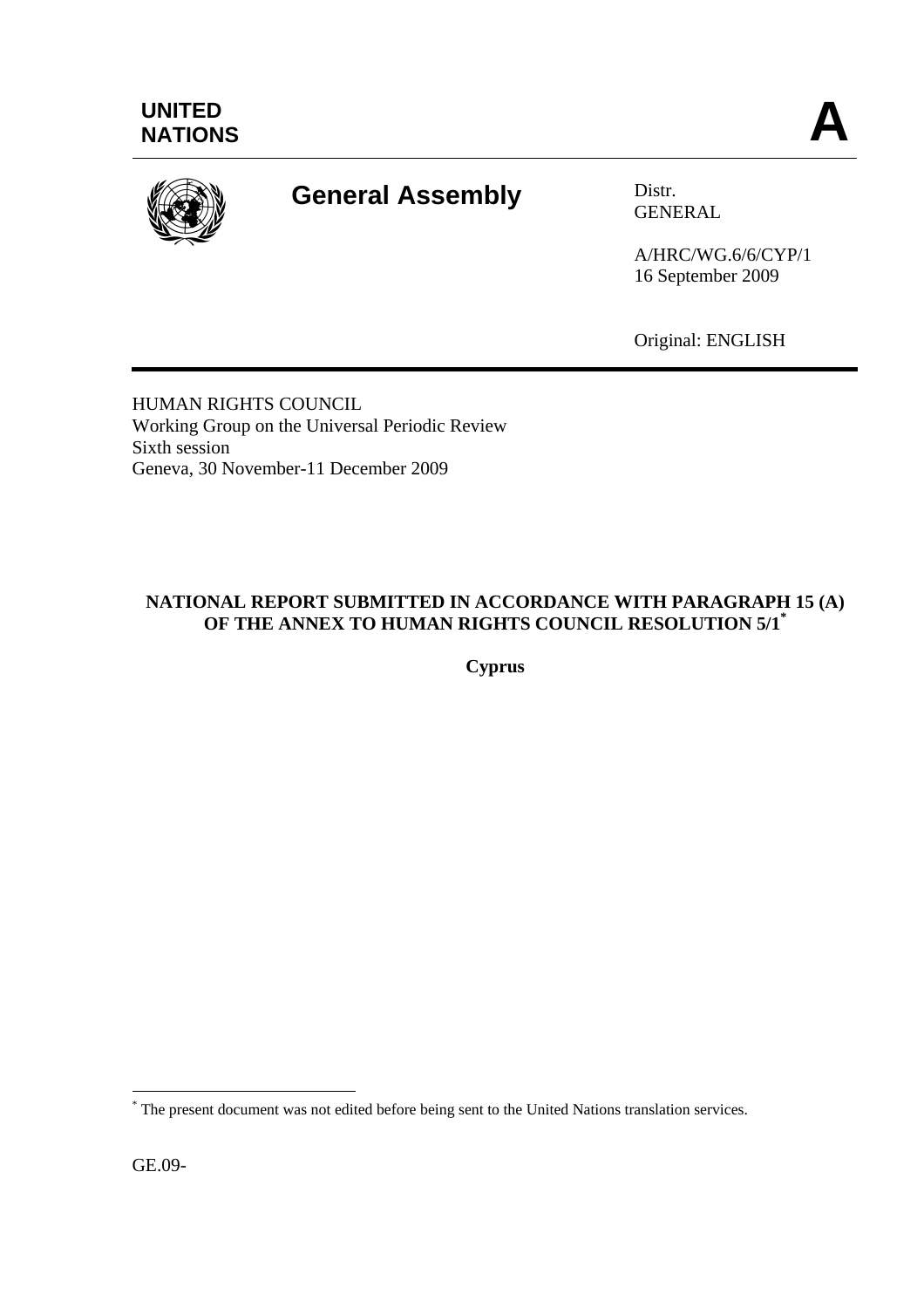# **I. METHODOLOGY AND CONSULTATION PROCESS**

1. The Report has been prepared in line with the guidance provided in the Human Rights Council Resolution 5/1 and the General Guidelines for the Preparation of Information under the Universal Periodic Review, contained in document A/HRC/6/L.24.

2. The present Report was prepared by the Law Commissioner of the Republic who, pursuant to a Decision of the Council of Ministers, is entrusted with ensuring compliance of Cyprus' reporting obligations under international human rights instruments, and the Ministry of Foreign Affairs. The information and data, on the basis of which the Report was compiled, was provided by the Ministries and Services having competence for the specific matter (i.e. the Ministry of Justice and Public Order, the Ministry of Interior, the Ministry of Education and Culture, the Ministry of Labour and Social Insurance, the Ministry of Communications and Works, the Ministry of Health, the Law Office of the Republic, the Cyprus Police).

3. Independent institutions (such as the Commissioner for the Protection of Children's Rights and the Ombudsman), non-governmental organizations and individual experts, active in the promotion of human rights, were invited to participate in the drafting of the Report in the framework of a consultative process that included various forms of interactions with the drafting team over a period of six months. Their comments and observations were duly taken into account.

4. The information provided in the Report applies to the part of the territory of the Republic of Cyprus where the Government exercises effective control.

# **II. COUNTRY BACKGROUND**

5. The Republic of Cyprus was established on 16 August 1960, with the coming into force of three main treaties and its Constitution, which have their origin in the Zurich Agreement of 11 February 1959 between Greece and Turkey, and the London Agreement of 19 February 1959 between Greece, Turkey and the United Kingdom. The Constitution of the Republic and the treaties provided the legal framework for the existence and functioning of the new state. The three main treaties are:

(a) The Treaty concerning the Establishment of the Republic of Cyprus signed by Cyprus, Greece, Turkey and the United Kingdom;

(b) The Treaty of Guarantee signed by Cyprus, the United Kingdom, Greece and Turkey;

(c) The Treaty of Alliance signed by Cyprus, Greece and Turkey.

6. Cyprus is a practicing pluralist democracy with full respect for the rights and freedoms of the individual. It continuously strives to achieve further progress in the field of human rights by overcoming difficulties the major of which is the continued illegal foreign military occupation of more than a third of its territory. The Constitution, based on bi-communality, was "Unique in its tortuous complexity and in the multiplicity of the safeguards that it provides for the principal minority, the Constitution of Cyprus stands alone among the constitutions of the world" (S.A. de Smith, "The new commonwealth and its constitutions", London, 1964, p. 296).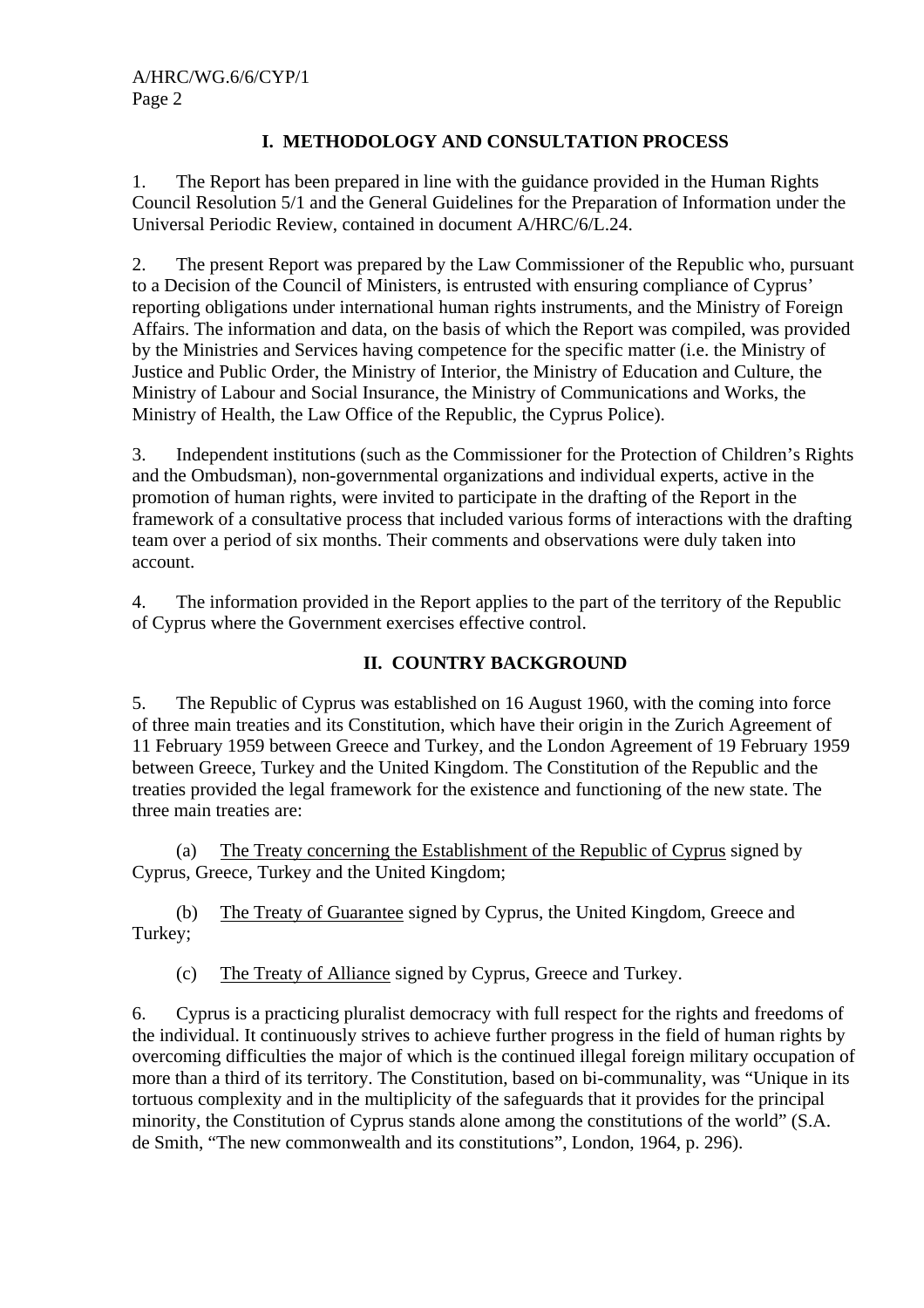7. Certain provisions of the Zurich and London Agreements, and the Constitution proved conducive to domestic conflict and foreign interference. The agreements provided for complex power sharing arrangements between the two Communities (the Greek Community of 82 per cent of the population and the Turkish Community of 18 per cent of the population) and granted extraordinary veto powers to the Turkish Community.

8. By 1963 a series of deadlocks over state budgets, taxation, municipalities and other issues led to a constitutional crisis that threatened to paralyze the operation of the government and the state. The President of the Republic proposed in November 1963 certain constitutional modifications for discussion, which were rejected by the Turkish Community. The government of Turkey, as a guarantor power, rejected the suggested constitutional amendments. The Turkish Community followed suit.

9. As a result, the Turkish Cypriots were forced by their leadership to leave their domiciles and concentrate into certain areas (enclaves). Eventually, Turkish Cypriots withdrew from all state institutions and government agencies, including from their positions in the House of Representatives and the Council of Ministers and, thus the Turkish Community ceased to participate in the functioning of the government as prescribed by the Constitution.

10. Following threats by Turkey against Cyprus, the government brought the matter to the UN Security Council, which unanimously adopted Resolution 186 of 4 March 1964 that, inter alia, reaffirmed the sovereignty of the Republic of Cyprus and legitimacy of the government.

11. Turkey invaded Cyprus on 20/07/1974 in violation of the Charter of the UN, the Treaties of Guarantee, Establishment and Alliance and principles and norms of international law. There has been a massive violation of human rights, as it was concluded by the European Court of Human Rights in its Judgment of 10 May 2001, whereby Turkey was found guilty of 14 violations of the European Convention for the Protection of Human Rights. Since 1974, approximately one-third of the territory of the Republic remains occupied by Turkish troops, 40 per cent of the Greek Cypriot population, representing 82 per cent of the population of the occupied part of Cyprus, was forcibly expelled from their homes, thousands of people, including civilians, were wounded, ill-treated or killed. The fate of hundreds of Greek Cypriot missing persons, including women and children and other civilians, many of whom were known to have been captured by the Turkish army, remains unaccounted for. Almost all the Turkish Cypriots in the southeast were forced by their leadership to move to the area occupied by Turkish troops.

12. On 1 May 2004 Cyprus became a full member of the European Union (EU). The whole of the territory of the Republic acceded to the EU, but by virtue of Protocol 10 of the Accession Treaty 2003, "The application of the acquis shall be suspended in those areas of the Republic of Cyprus in which the Government of the Republic of Cyprus does not exercise effective control." The European Court of Justice (ECJ) in its judgment in the case *Meletios Apostolides v David Charles Orams* and *Linda Elizabeth Orams* (28/4/2009), reaffirmed the territorial integrity of the Republic in the sense that it has recognised the jurisdiction of the Republic and its courts in the areas of the Republic not under the effective control of the Government. Greek Cypriots, who own properties in the occupied areas of the Republic, remain the legal owners of such properties, despite the illegal Turkish occupation and these owners have the possibility of resorting to justice in order to prevent any unlawful exploitation of their property.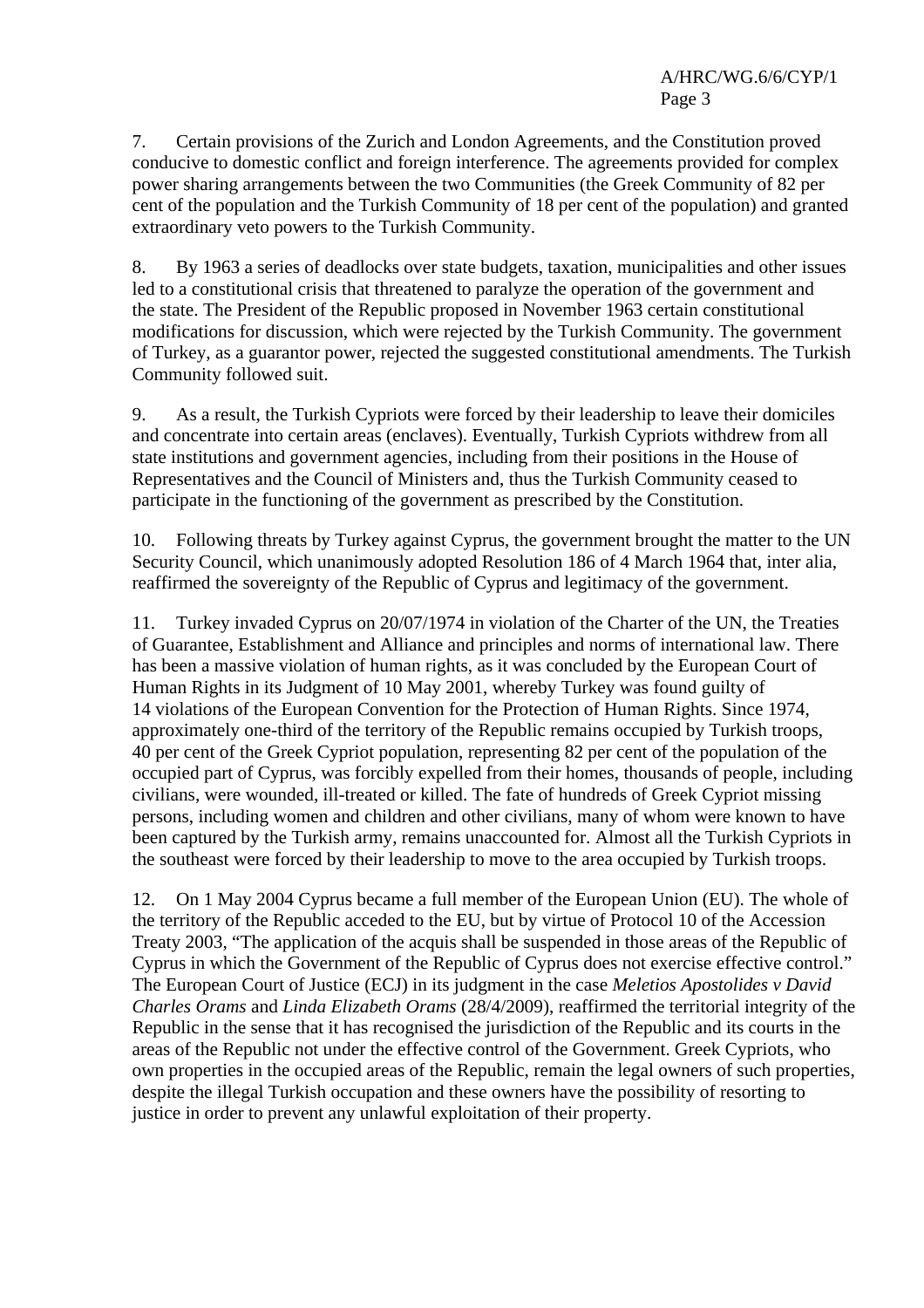13. Due to the refusal of one of the two Communities of Cyprus to participate, the Executive and the Legislature are in fact not bi-communal. However, when in 1985 the number of seats in the House of Representatives was increased from 50 to 80, 24 seats were allotted to Representatives to be elected by the Turkish Community under Article 62 of the Constitution and currently remain vacant. Thus, the Greek Community actually elects Representatives for only 56 of those seats.

14. A special law was enacted in 2006, "The Exercise of the Right to Vote and be Elected by Members of the Turkish Community with Ordinary Residence in the Free Areas of the Republic (Temporary Provisions)" Law, [L. 2(I)/2006] by virtue of which Turkish Cypriots residing in the government controlled area are given the right to vote and stand for election for all national elections (municipal, parliamentary and presidential). As regards parliamentary elections, this relates to the filling of the 56 seats allotted to the Greek Community. By virtue of the Election of Member of the European Parliament Law, 2004 [L. 10(I)/2004, as amended] Turkish Cypriots have the right to vote and stand for election in the elections for the members of the European Parliament, irrespective of their place of residence in Cyprus.

15. In purporting to safeguard the rights of certain groups of people who were otherwise entitled to be citizens of the state, but could not fall into the constitutional definition of either of the two Communities (Greek/Turkish) of Cyprus (vis Art. 2), the Constitution defined them as religious groups, that is, "a group of persons ordinarily resident in Cyprus professing the same religion and either belonging to the same rite or being subject to the same jurisdiction thereof the number of whom, on the date of the coming into operation of the Constitution, exceeds one thousand out of which at least five hundred become on such date citizens of the Republic". In 1960 the Cypriot Maronites, Armenians and Latins fell within the definition of religious groups and were recognised as citizens of the state.

16. The said groups were then given the option to belong to one of the two Communities so that they could enjoy the political rights within the concept of the power sharing arrangement between the two Communities (see para. 7). All opted to belong to the Greek Community.

17. Each religious group has the additional right to elect one representative to represent it in the House of Representatives, exercising advisory functions in relation to legislation concerning the respective group.

## **III. NORMATIVE AND INSTITUTIONAL FRAMEWORK FOR THE PROTECTION AND PROMOTION OF HUMAN RIGHTS**

# **A. Constitution and Laws**

18. The 1960 Constitution, the supreme law of the Republic, is the main instrument that recognises and protects human rights. Part II of the Constitution entitled "Fundamental Rights and Liberties" incorporates and expands upon the Universal Declaration of Human Rights and the European Convention for the Protection of Human Rights and Fundamental Freedoms.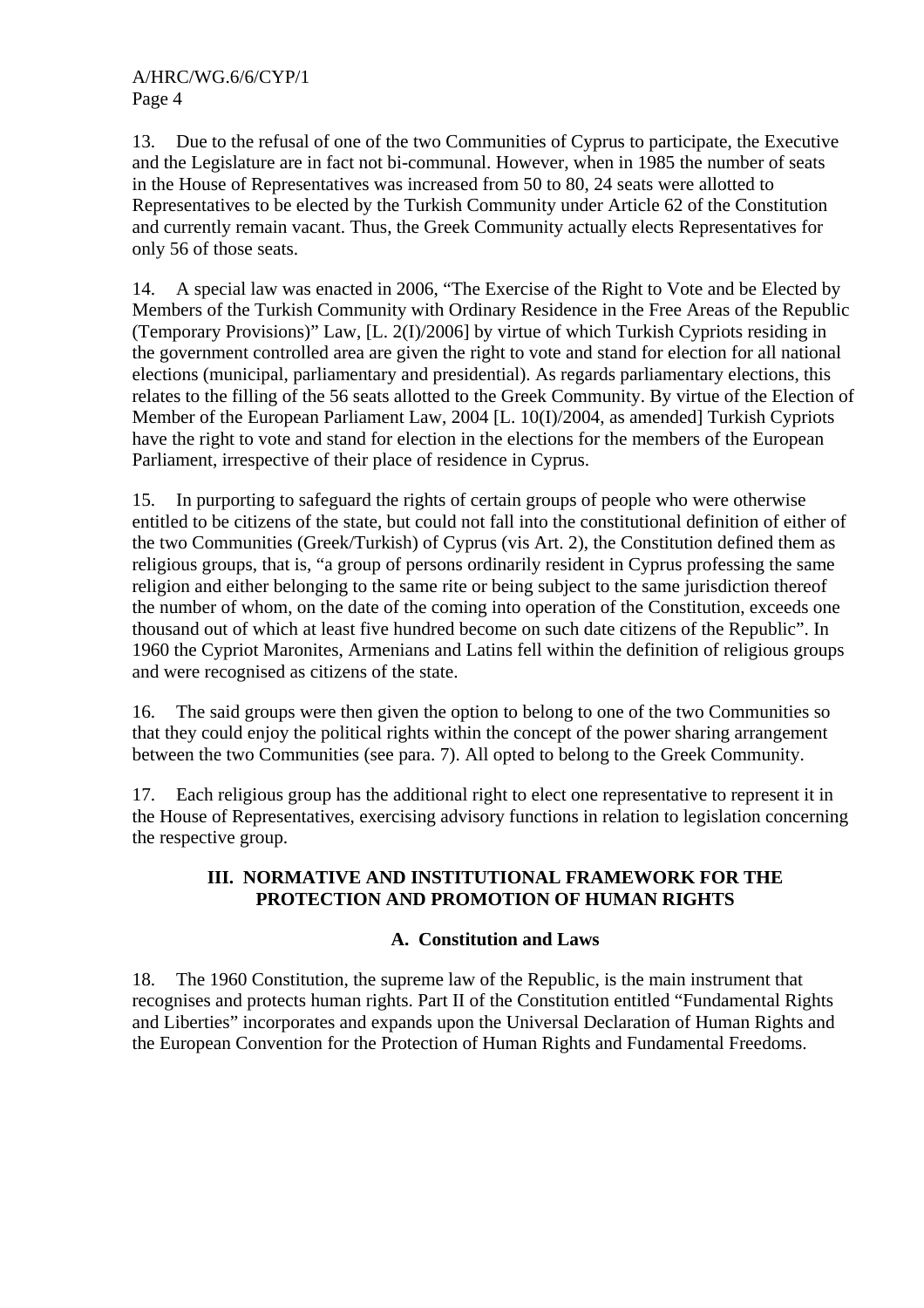## **B. Human Rights institutional framework**

### **1. Legal Framework for the promotion and protection of Human Rights**

19. The basis of the legal system of Cyprus is the common law and the principles of equity applicable at the time of independence of the Republic as amended or supplemented thereafter by new statutes and case-law. Independence brought about the introduction and development of the continental administrative and constitutional law. The constitutional structure embodies all norms necessary for the promotion and protection of human rights and secures the separation of powers and the independence of the judiciary.

20. The provisions of principal human rights instruments are addressed in the Constitution, Part II of which sets out and guarantees fundamental rights and freedoms. These are afforded to every person and are expressed in almost identical terms as the rights found in the European Convention for the Protection of Human Rights and Fundamental Freedoms and other principal human rights instruments.

21. The Constitution recognises the predominance of international law. It mandates that international instruments and international human rights law are of superior force. By virtue of Article 169 of the Constitution, all human rights instruments are as from the date of their publication in the Official Gazette of the Republic incorporated into the Republic's municipal law and have superior force to any municipal law. Such human rights instruments are directly applicable in the Republic and can be invoked and directly enforced by the Courts and administrative authorities. In case of conflict between domestic legislation and their provisions the latter supersede the former and must be applied. When an international treaty contains nonself-executing provisions, the legislature has a legal obligation to enact appropriate legislation in order to harmonise municipal law with the treaty so as to render the latter fully enforceable.

22. Case-law (by the Supreme Court) has established that violation of fundamental rights and liberties, whether by the state or private individuals, gives rise directly to a right to institute civil proceedings and obtain civil law remedies for the violation.

23. In the context of the Supreme Court's constitutional jurisdiction to adjudicate on recourses (Art. 146), decisions or omissions of the administration and generally of public bodies/ corporations which are contrary to human rights instruments ratified by Cyprus or constitutional rights and liberties in a recourse made to the Court by a person adversely and directly affected by the decision/omission, will result in Supreme Court pronouncement of their nullity, or in an order for performance of that which has been omitted. Any person aggrieved by any such decision or order of the Court has a right to an award of just and equitable damages to be assessed by a Court. All courts, organs and authorities are bound by such judgments.

#### **2. Independent Officers of the Republic of Cyprus**

24. Attorney-General is an independent officer of the state, established by the Constitution which sets out his functions and powers rendering him completely independent of the Executive and the Legislature. He is not a member of the government, and serves until retirement under the same terms as Supreme Court Judges. The Constitution and subsequent legislation invest him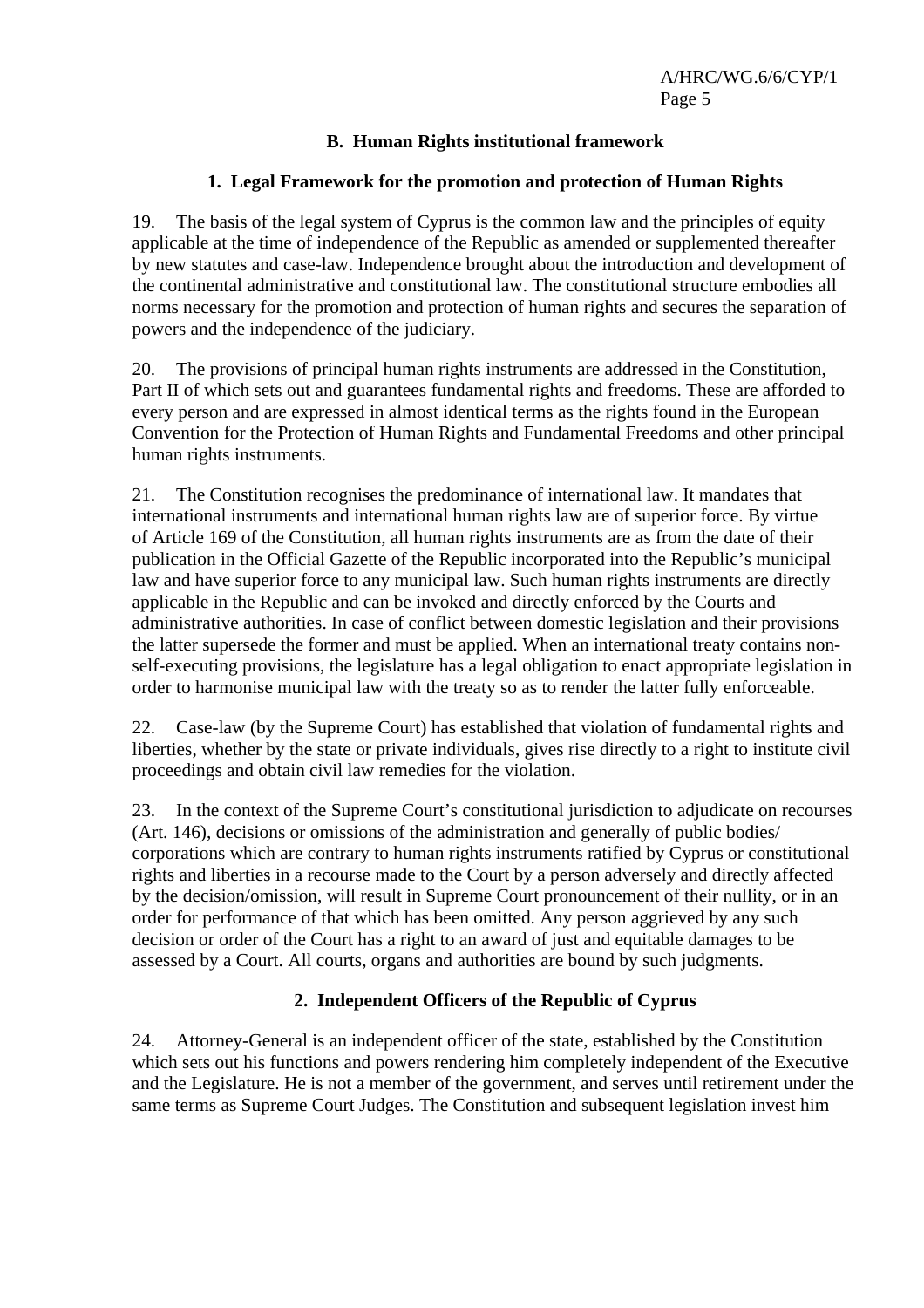with extensive functions and powers concerning a wide ambit of law covering criminal, public, civil, international, and human rights law.

25. The Attorney-General as legal adviser of the Republic, the Council of Ministers, and the Ministers, institutes, at his discretion and in the public interest, criminal proceedings and orders the criminal prosecution of any person in the Republic for any criminal offence.

26. The Attorney-General advises the government on the need to introduce human rights legislation and/or set up new institutions in the light of international human rights jurisprudence, as well as measures to be taken to comply with judgments of international courts and case law of treaty bodies.

27. Auditor-General is a Constitutional independent officer responsible for the audit of central government, public organisations, local authorities and other public bodies and funds. The Annual Report of the Auditor-General is submitted to the President of the Republic, who causes it to be laid before Parliament.

28. Law Commissioner is an independent officer, appointed by, and directly accountable to, the President of the Republic. The institution was established in 1971 on the basis of the English Law Commission.

29. Her competences include:

- Reviewing the law and making recommendations to the government and the House of Representatives for reform and modernization;
- Preparing and presenting the Country Reports required under international and European human rights instruments;
- Keeping records of all international instruments binding upon the Republic and the status thereof;
- Identifying any obligations of the Council of Ministers, Ministers, independent state officers, Services, Departments, etc, imposed by new legislation.

# **3. Monitoring Bodies, Institutions/National Agencies with related competence**

30. Ombudsman or Commissioner for Administration was established by law in 1991 [L.3/1991, as amended]. The Ombudsman has the overall responsibility to protect citizens' rights when these are affected by actions or decisions of administrative institutions which are contrary to the law, violate human rights or do not correspond to correct/appropriate administrative conduct.

31. Since May 2004, the Office of the Ombudsman functions also as the Cyprus Anti-Discrimination Body and the Equality Authority in employment occupation, according to the legislation enacted on the basis of the two relevant Community Directives (2000/78/EC and 2000/43/EC, see paras. 45-46). The Ombudsman informs citizens about their rights and for the capability to participate in the formation of state policy and to influence the correct exercise of the state power. In 2009 the Ombudsman was appointed as the National Body for Inspection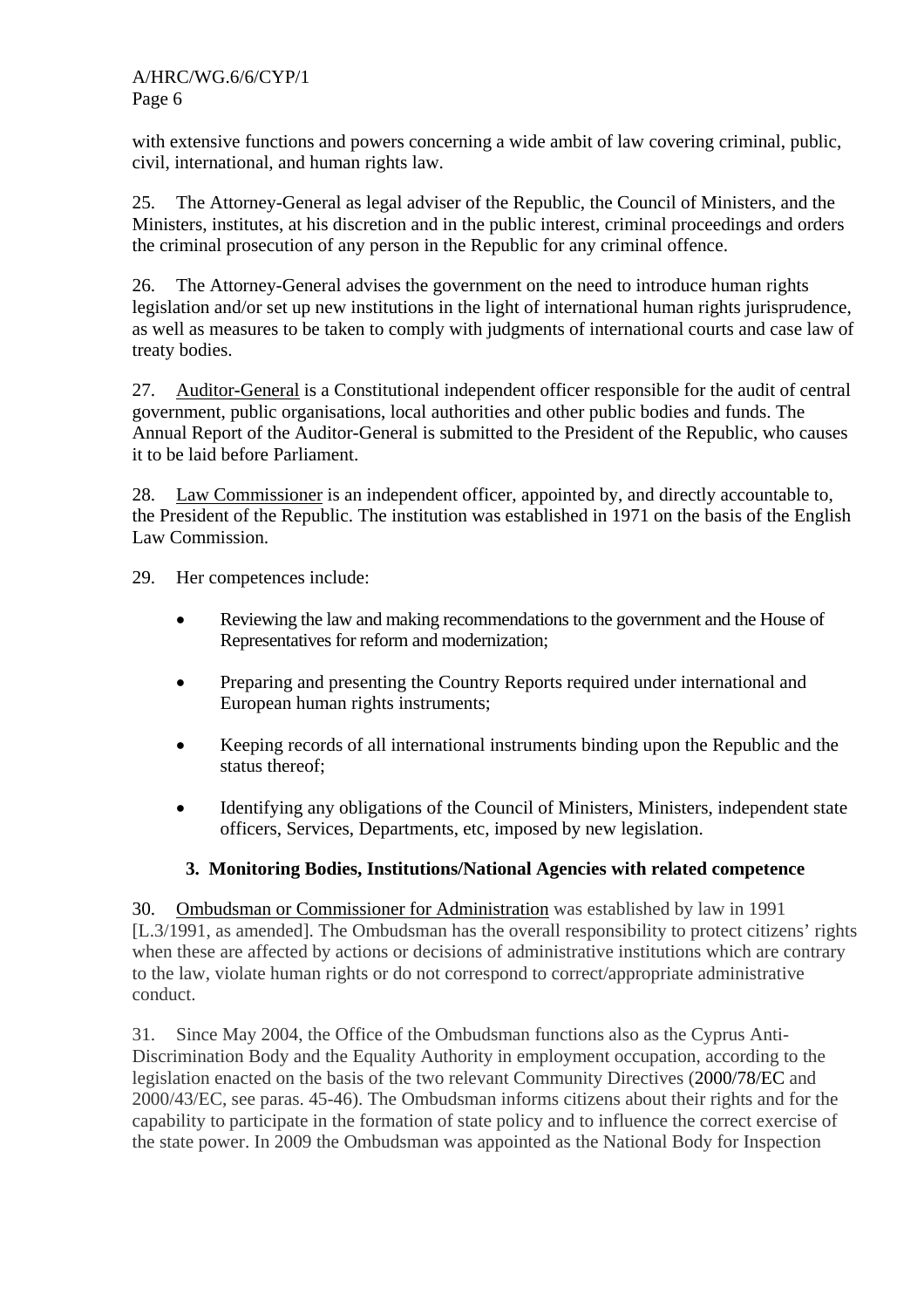and Monitoring of Correctional Facilities for the Prevention of Torture and Other Cruel, Inhuman or Degrading Treatment or Punishment, pursuant to the relevant UN Convention.

32. Commissioner for the Protection of Children's Rights was established by law in 2007 [L.74(I)/2007] in compliance with the Concluding Observations of the Committee on the Rights of the Child concerning the second Periodic Report submitted by Cyprus in 2003 and in compliance with the Convention on the Rights of the Child. The institution is in full compliance with the "Paris Principles" and with General Comment No. 2 of the Committee on the Rights of the Child regarding "The role of independent human rights institutions". The mission of the Commissioner is to protect and promote children's rights. Her extensive competences, set out by law, include, inter alia, representing children and their interests at all levels, promoting public awareness and sensitivity, identifying and promoting the views of the children where they cannot be represented, as well as supervising and monitoring the implementation of the provisions of the United Nations Convention and the European Convention.

33. Commissioner for Personal Data Protection was established by law in 2001 [L.138(I)/2001]. The Commissioner is an independent Officer and has the power to exercise supervision on the processing of personal data carried out both in the public and the private sectors.

34. National Institution for the Protection of Human Rights (NIPHR) was established by a Decision of the Council of Ministers in 1998 and is an independent body. Its composition and competences are regulated by its Memorandum of Establishment. The basic function of the Institution is the promotion and protection of human rights by, inter alia, monitoring respect of human rights and promoting public awareness, advising the government on human rights issues, and examining alleged violations of human rights. The government is currently in the process of restructuring the NIPHR to make it fully compatible with the "Paris Principles".

35. The Cyprus National Bioethics Committee (CNBC) was established by law in 2001 [L.150(I)/2001] and is an independent body. The Committee monitors, surveys, analyses, and evaluates the issues and problems relating to the scientific research, progress and implementation of the sciences of biotechnology, biology, medicine, genetics and pharmaceutics, as well as to the human intervention on the biological procedure and the human genotype and the investigation of their moral, deontological, social, humanistic and legal parameters.

36. The CNBC adopted the "Operational Guidelines for Ethics Committees that Review Biomedical Research" of the World Health Organisation. Special attention is given to the procedures obtaining informed consent from research participants especially from those unable to consent.

# **4. Courts**

37. The Constitution provided for a Supreme Constitutional Court composed of a "neutral" (non Cypriot national) President, a Greek Cypriot and a Turkish Cypriot judge appointed by the President and the Vice-President of the Republic, and a High Court composed of a "neutral" President, two Greek Cypriot judges, and one Turkish Cypriot judge, all similarly appointed.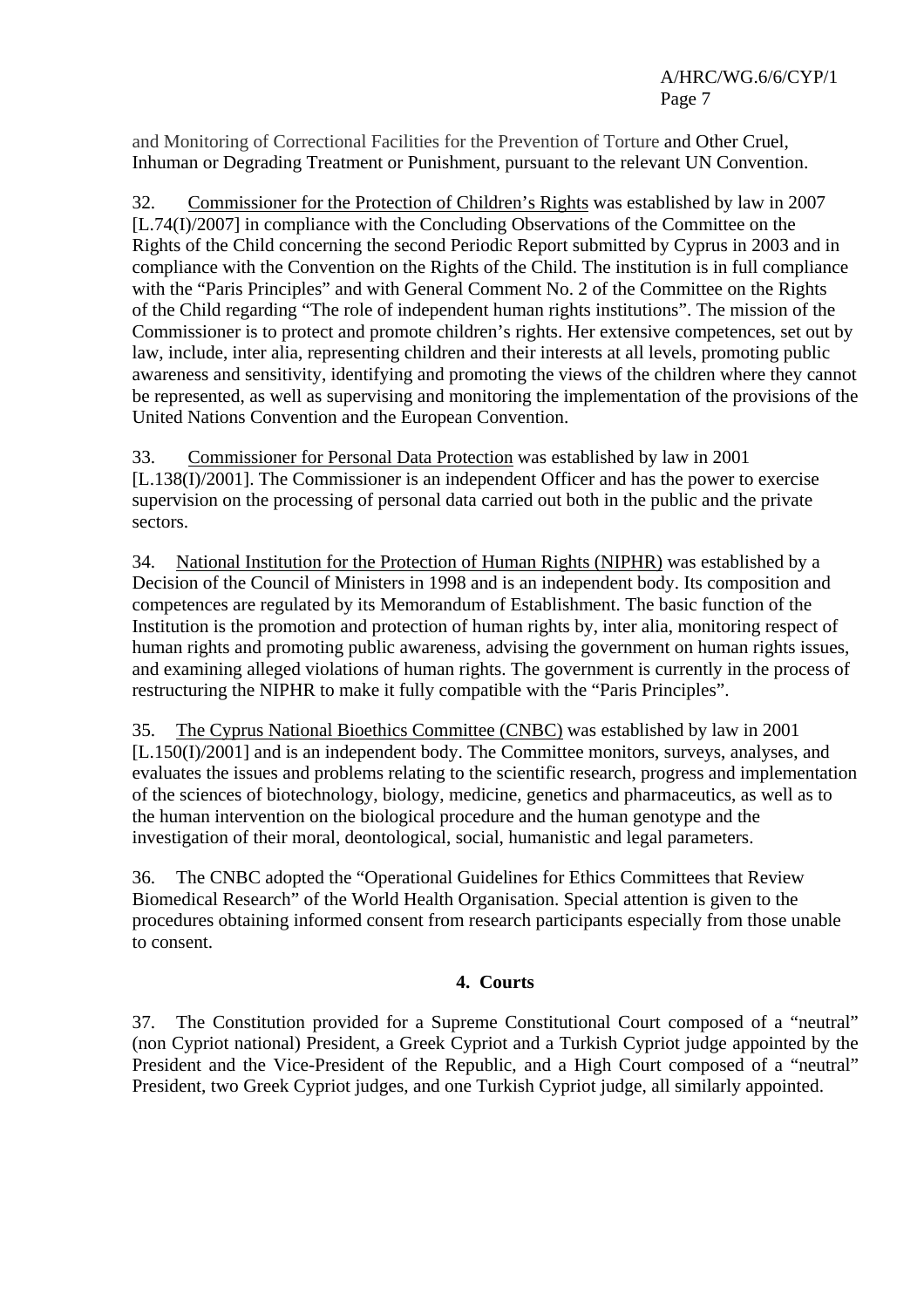38. The Supreme Constitutional Court was vested with jurisdiction in all constitutional and administrative law matters. The High Court is the highest appellate court. It has revisional jurisdiction and the power to issue orders in the nature of habeas corpus and other prerogative writs.

39. The non Cypriot Presidents of the Supreme Constitutional and High Courts resigned in 1963 and 1964 respectively and, therefore, neither Court could function. The Turkish Cypriot judges in both the superior and district courts remained in their posts until 1966. A new Administration of Justice (Miscellaneous Provisions) Law of 1964 was enacted, based on the doctrine of necessity, creating a new Supreme Court, which took over the jurisdiction of both the Supreme Constitutional Court and the High Court.

40. The right of access to court is guaranteed by the Constitution as one of the fundamental rights and liberties. Victims of violation of any fundamental rights and liberties safeguarded by the Constitution can challenge to the Supreme Court decisions or omissions of the authorities as being contrary to the constitutional provisions guaranteeing the rights, or as being based on laws which are contrary to the constitutional provisions or on laws contrary to instruments ratified by Cyprus (Art. 146). Remedies for such violation are also expressly provided in various laws specifically relating to fundamental rights.

# **C. International commitments**

41. Cyprus is a state party to the core international human right instruments and submits its reports on their implementation to the monitoring bodies established by those instruments. Cyprus is a party to over 140 instruments of universal and regional character. It has been a party to Protocol 11 to the European Convention for the Protection of Human Rights restructuring the control machinery established thereby for enforcement of rights and liberties, since its entry into force in 1998.

42. Cyprus recognises and enforces the rights and principles enshrined in the Charter of Fundamental Rights of the European Union, adopted by the Union Institutions in 2000.

# **IV. PROTECTION AND PROMOTION OF HUMAN RIGHTS**

#### **A. Equality and protection against any form of discrimination**

43. Article 28 of the Constitution safeguards the principle of equality. All persons are equal before the law, the administration and justice, and are entitled to equal protection and treatment.

44. Cyprus has ratified all basic United Nations and European anti-discrimination human rights instruments. These include the International Convention on the Elimination of All Forms of Racial Discrimination, Protocol 12 to the Convention for the Protection of Human Rights and Fundamental Freedoms, the Convention on Cybercrime and its Additional Protocol concerning the Criminalization of Acts of a Racist and Xenophobic Nature committed through Computer Systems.

45. The Equal Treatment (Racial or Ethnic Origin) Law, 2004 [L.59(I)/2004] prohibits discrimination on any of the above grounds in the public and private sector, concerning social protection, health treatment, social services, training, and access to goods and services.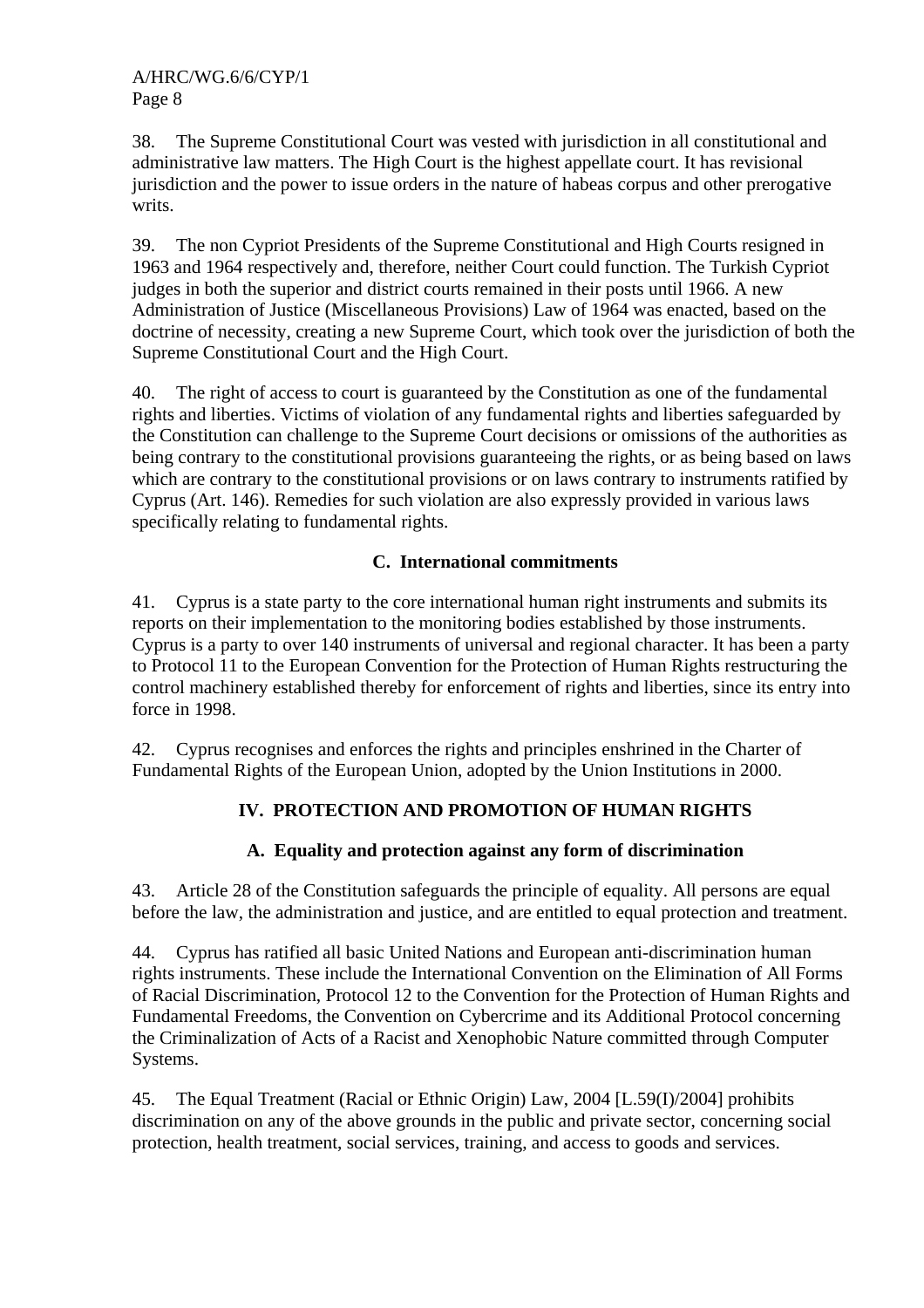46. The Combating of Racism and Other Discrimination (Ombudsman) Law, 2004 [L.42(I)/2004] provides for protection from discrimination on the grounds of racial or ethnic origin, national origin, disability, age, religious or other beliefs, sexual orientation, age or gender. The Law includes the ground of "national origin" in the Ombudsman's mandate.

47. The Criminal Code (Amendment) Law [L.145(I)/2002] abolished all discriminatory provisions relating to homosexual acts, as it did in relation to offences against morality.

## **B. Right to life. Prohibition of torture or cruel, inhuman or degrading treatment**

48. Article 7 of the Constitution safeguards the right to life and corporal integrity. Cyprus has ratified (19/1/2000) Protocol 6 to the European Convention for the Protection of Human Rights and Fundamental Freedoms. Death penalty has been abolished in all cases. The Constitution contains absolute prohibition of torture or inhuman or degrading punishment or treatment (Art. 8).

49. The Law for Combating Trafficking and Exploitation of Human Beings and for the Protection of Victims [L.87(I)/2007], came into force on 13/07/2007 replacing the Combating of Trafficking in Human Beings and Sexual Exploitation of Children Law of 2000 [L. 3(I)/2000]. Its scope is to fully harmonise the national legislation with the European acquis, as well as to better implement the UN and Council of Europe relevant Conventions and Protocols, particularly the Protocol to Prevent, Suppress and Punish Trafficking in Persons, especially Women and Children, supplementing the UN Convention Against Transnational Organized Crime. The Law covers all aspects of trafficking such as exploitation of the prostitution of others or other forms of sexual exploitation, forced labour or services, slavery or practices similar to slavery and the removal of organs. The Law has special provisions for children, including unaccompanied minors and child pornography; it further provides for a national coordinator and for the establishment of multidisciplinary group with the task to take all the necessary measures for combating trafficking and exploitation of human beings and to protect the victims.

50. In 2004 an Office of Combating Human Trafficking was established within the Cyprus Police.

51. In supporting victims of sexual exploitation, since November 2007 sheltering is available providing safe accommodation, psychological support and counselling with an individualized treatment plan and legal advice to victims of sexual trafficking.

52. Cyprus Police provides a leaflet containing information on the rights of persons in custody. The leaflet is printed in Arabic, Bulgarian, Chinese, English, Farsi, French, Greek, Romanian, Russian and Turkish. It is given to persons placed under detention and provides information to detainees concerning their rights.

53. Domestic violence was criminalized in 1994 by law [L.47(I)/1994] and later replaced by the Violence in the Family (Prevention and Protection of Victims) Law [L.119(I)/2000, as amended]. Sheltering women victims of domestic violence and their minor dependants in specific premises is undertaken by the Association for the Prevention and Handling of Family Violence (NGO) with the support of the state.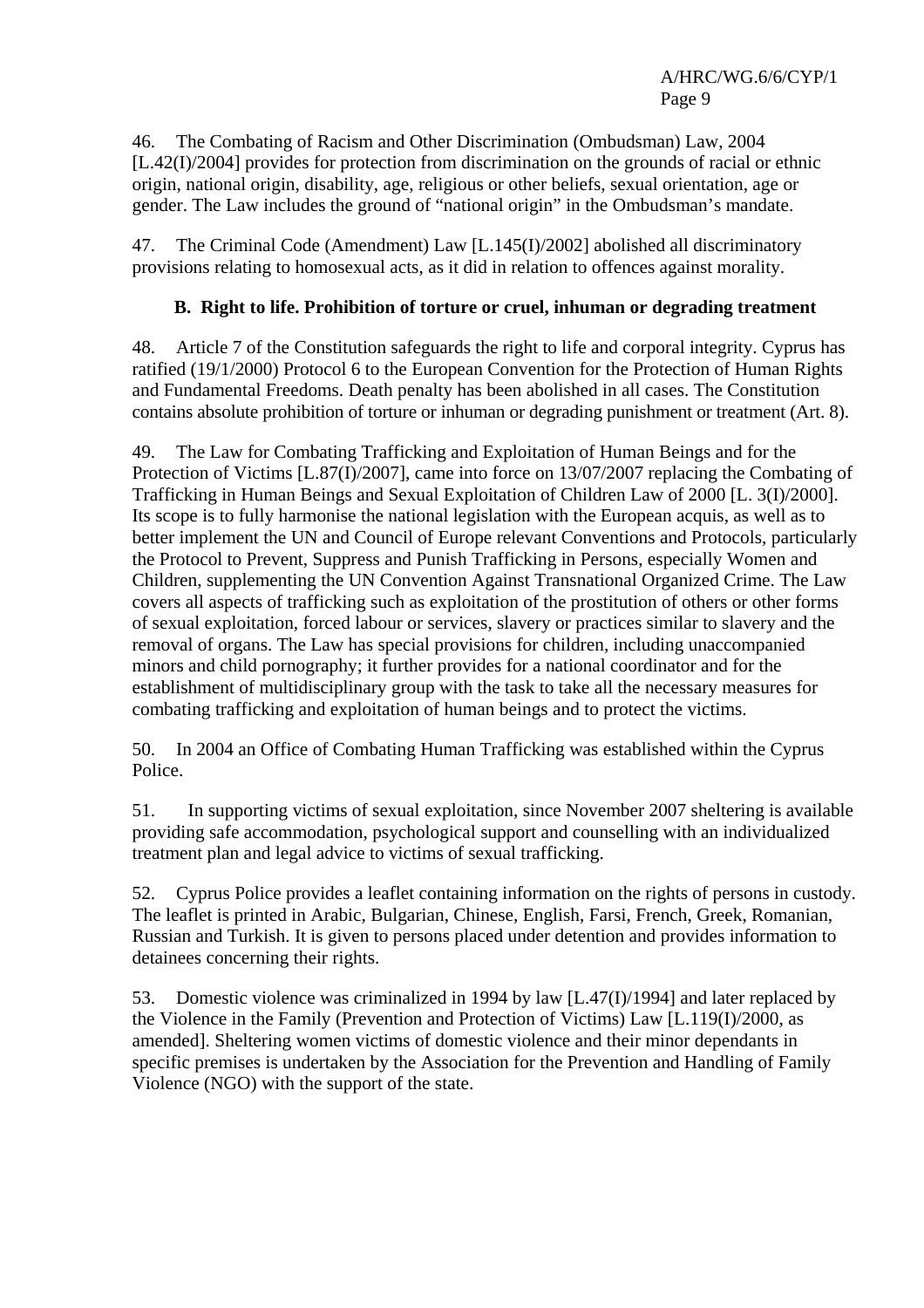54. The domestic violence government agencies, as well as NGOs, cooperate on the basis of the Manual of Interdepartmental Cooperation on Domestic Violence, approved by the Council of Ministers in 2002. Through the Grants-in-Aid Scheme, the Social Welfare Services provide grants for the operation of a Shelter for women and children (see para. 53).

55. Since 2002 the Domestic Violence and Child Abuse Office operates within the Cyprus Police. The office undertakes and supervises both preventive and combative measures.

56. The Advisory Committee for the Prevention and Combating of Violence in the Family was established in 1996. The Committee aims to create a data bank on family violence. The Committee has prepared a National Action Plan for the Prevention and Combating of Violence in the Family for the period 2008-2013, including the promotion of a Code of Ethics concerning children victims of family violence.

57. The Unit for the Rehabilitation of Victims of Torture (URVT) was established in 2006 and it is funded by the European Refugee Fund (ERF) and the Republic. For 2009 URVT is supported by funds from the United Nations Voluntary Fund for Victims of Torture. Since its establishment, the Unit has cooperated closely with various governmental services, especially with the Asylum Service (Ministry of Interior).

# **C. Administration of justice and rule of law**

58. The Judiciary is totally independent as safeguarded by Part IX of the Constitution (Arts. 133-151) and Part X (Arts. 152-164).

59. Article 28 of the Constitution safeguards equality before the law, the administration and justice, as well as equal protection and treatment. Article 30 clearly safeguards that no person shall be denied access to the court, every person is entitled to a fair and public hearing within a reasonable time by an independent, impartial and competent court established by law, and that judgment shall be reasoned and pronounced in public session.

# **D. Freedom of speech and expression**

60. Article 19 of the Constitution safeguards freedom of speech and expression, in any form. This encompasses freedom of the press as well. Seizure of newspapers or other printed matter is not allowed without the written permission of the Attorney-General of the Republic, which must be confirmed by the decision of a competent court within a period not exceeding 72 hours, otherwise, the seizure shall be lifted.

# **E. Freedom of thought, conscience and religion**

61. According to Article 18 of the Constitution all religions are equal before the law. No legislative, executive or administrative act of the Republic shall discriminate against any religious institution or religion. Every person is free and has the right to profess her faith and to manifest her religion or belief, in worship, teaching, practice or observance, either individually or collectively, in private or in public, and to change her religion or belief.

62. Places of worship are fully respected by the government. Muslim religious monuments in the government controlled area are being restored, maintained, and regularly monitored. A ten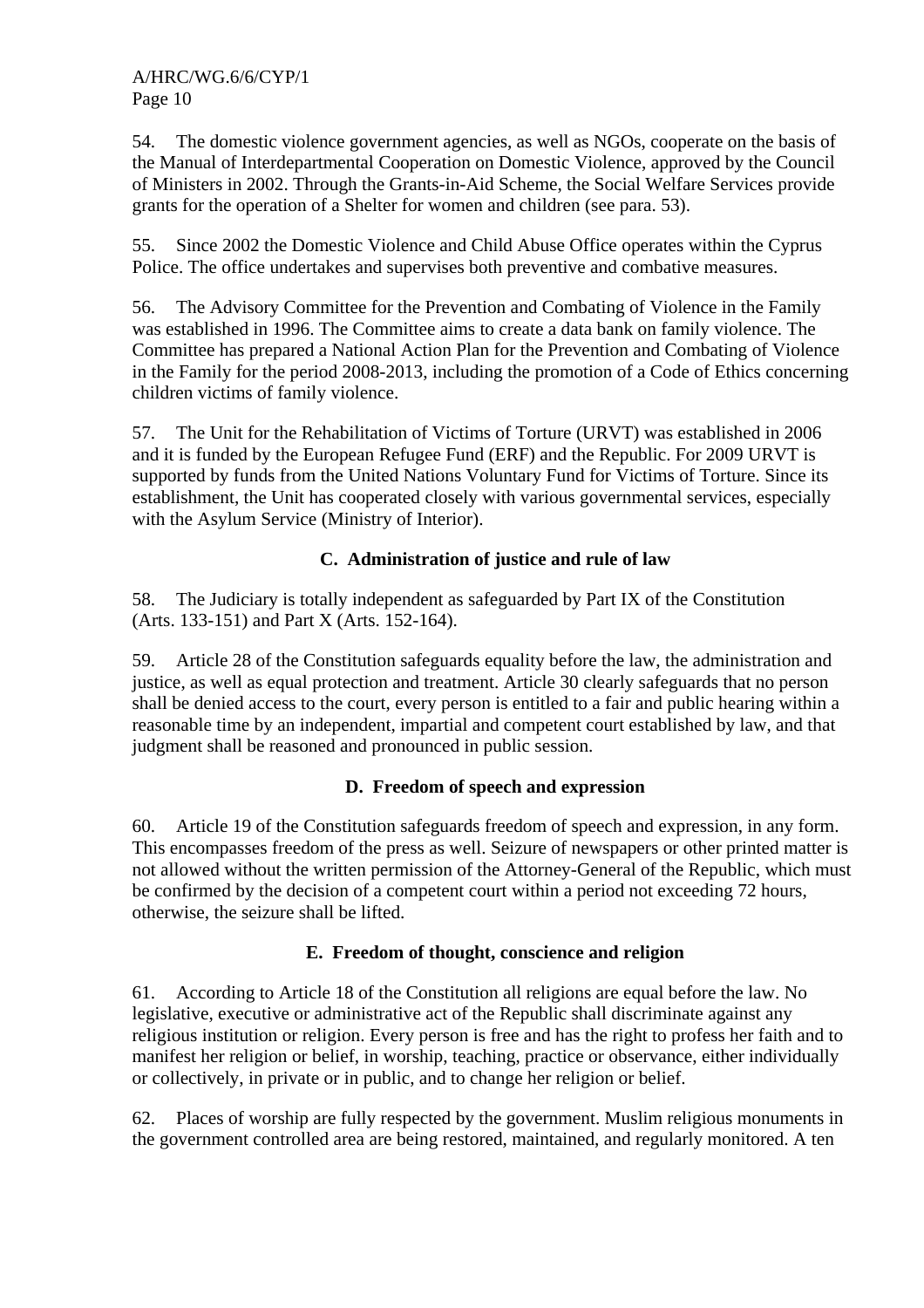year strategic plan concerning the restoration and conservation of Muslim religious monuments was launched in 2000 in collaboration with the Service for the management and protection of Turkish Cypriot Properties of the Ministry of Interior.

63. Prisoners have the right to satisfy their religious, spiritual and moral needs. Religious instruction is voluntary and includes the right of prisoners to exercise their religious duties, to follow mass or other religious gatherings, to communicate with a recognised representative of their religion, or religious dogma, and to have in their possession religious books or papers.

#### **F. Freedom of association and peaceful assembly**

64. Every person has the right to freely associate with others, including the right to form and to join trade unions for the protection of her interests. No person shall be compelled to join any association or to continue to be a member thereof (Art. 21 of the Constitution).

65. The Trade Union system has been established and safeguarded by law since 1949. After Cyprus' independence, the Trade Union movement became more organised and grew in numbers. Approximately 75 per cent of the actual workforce belongs to Trade Unions.

66. Labour rights are protected by the Industrial Relations Code. The Code is a procedural agreement which lays down the rules to be followed when labour disputes arise. The signatory parties (the tripartite of State, Employers Organisations and Trade Unions) freely decided to voluntarily regulate industrial relations as the main method to promote the use of collective agreements.

# **G. Rights of the Child**

67. Cyprus has adopted and consistently pursued a policy of active promotion and protection of the rights of the child. Cyprus has ratified all basic international instruments for the protection and development of children, including the Convention on the Rights of the Child (in 1991) and the Optional Protocol to the Convention on the Rights of the Child on the Sale of Children, Child Prostitution and Child Pornography (in 2006) and has signed the Optional Protocol to the Convention on the Rights of the Child on the Involvement of Children in Armed Conflict (in 2008), the ratification of which is in process.

68. The combined third and fourth Periodic Report on the implementation of the CRC has been submitted. The major development in the area was the establishment of the Commissioner for the Protection of Children's Rights (see para. 32). Cyprus is promoting the operation of the European single six-digit telephone helpline (116XYZ) for children.

69. The Cyprus Police have published electronically the Citizen's Charter for Children/ Youngsters, which has been prepared in the context of Article 13 of the CRC, ensuring children's access to information.

70. The Social Welfare Services provide child protection services to children who are deprived of their family support. Every effort is made to ensure that removal of children from their family environment is only effected in the best interest of the child. The Director of Social Welfare Services is empowered by law to take children who are in need of care and protection into his/her care and, where necessary, assume parental responsibility. In relation to adoption,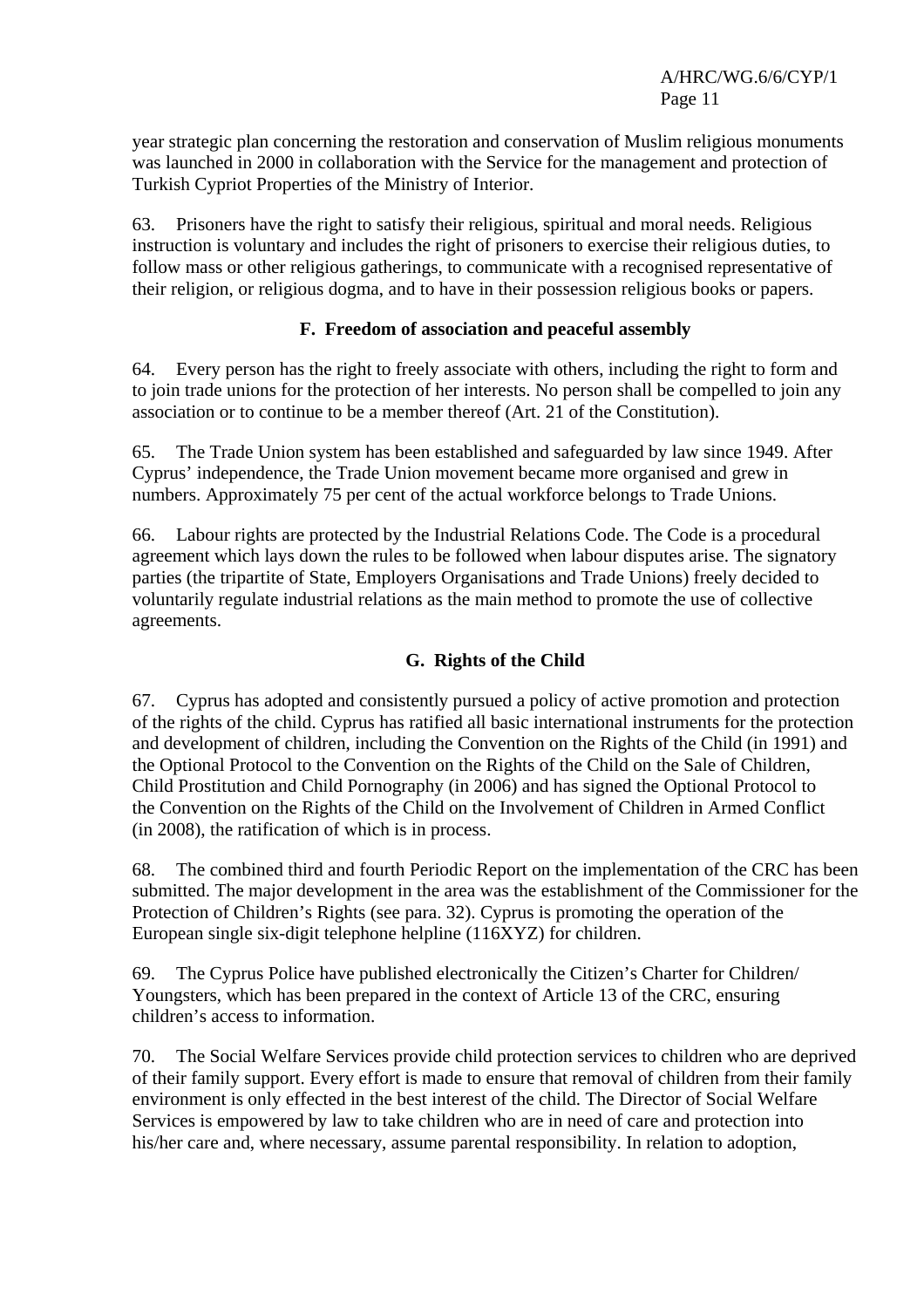the Social Welfare Services are obliged by law to safeguard the best interests and rights of adopted children.

71. Specially trained Family Counsellors have a wide range of responsibilities, including receiving complaints relating to the possible use of violence, carrying out necessary investigations, advising, counselling and mediating for the relief of problems in the family that are likely to have led or to lead to the use of violence.

72. Moreover, an active Educational Psychology Services Department functions within the Ministry of Education and Culture.

73. Prisoners under the age of 21, stay, if the building arrangements or the existing facilities so permit, separately from the other prisoners. A number of young prisoners work in the same work places with the other prisoners upon approval by the Director of the prison.

# **H. Rights of the persons with disabilities**

74. In March 2007, Cyprus was among the first countries to sign the Convention on the Rights of Persons with Disabilities, as well as the Optional Protocol to the Convention. Their ratification is in process.

75. The Persons with Disabilities Law [L.127(I)/2000, as amended], sets out a general framework for the protection and promotion of the rights of persons with disabilities in all aspects of their lives. It prohibits any kind of discrimination, direct or indirect, against persons with disabilities regarding the terms of access to employment and all levels of vocational guidance, vocational training and professional practical professional experience.

76. As of 1 January 2009, the Department for Social Inclusion of Persons with Disabilities (DSID) has been established. The main measures and actions undertaken, planned and promoted by the DSID are:

- Establishment of a reliable and credible database and system for the assessment of disability and functionality;
- Re-organisation of the vocational training and rehabilitation sector for persons with disabilities;
- Modernisation and more effective implementation of social benefits schemes aiming at an increased social protection level.

77. In July 2009 a bill was laid before the House of Representatives for the introduction of a quota system in recruiting persons with disabilities in the wider public sector. The level of the quota proposed (10 per cent on the number of recruitments in the public service, educational service, semi-government organisations and local authorities) is among the highest in the EU.

78. For the purpose of designing measures for persons with disabilities a Unit in the relevant Ministry was set up in 2002 aiming for the implementation of a Pilot Programme for accessibility of impaired persons to public buildings and areas. Transport companies are hence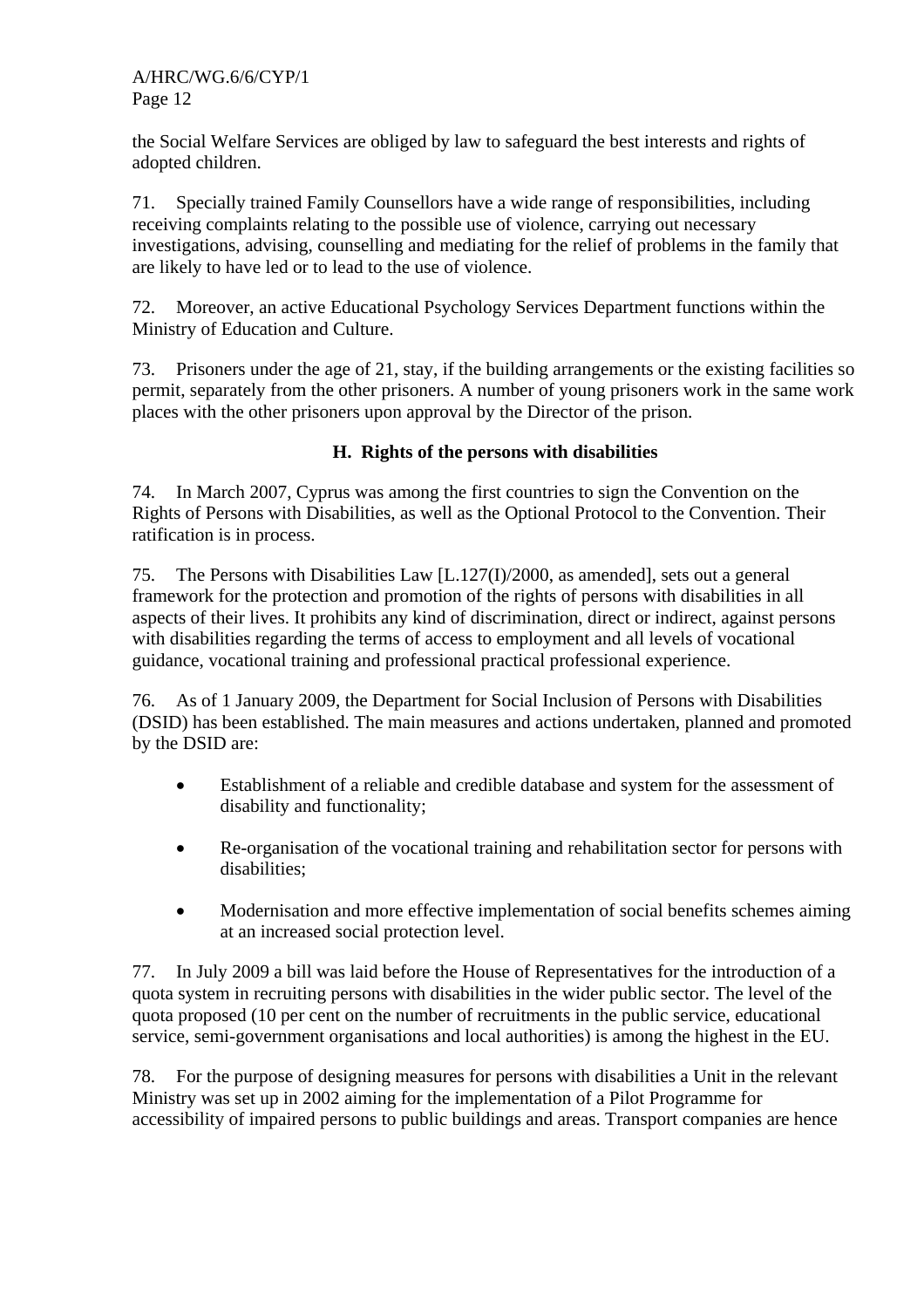obliged by a law, enacted on 9 July 2009, to make reasonable adjustments to eliminate accessibility problems.

79. Regarding children with special educational needs, the government has adopted the principles of the 1994 Salamanca Statement and Framework for Action, embodied in the Education and Training of Children with Special Needs Law [L.113(I)/1999].

## **I. Rights of the persons belonging to national minorities**

80. Cyprus is a state party to the 1995 Framework Convention for the Protection of National Minorities, since its entry into force in 1998, as well as to the 1992 European Charter for Regional and Minority Languages which it ratified in 2002. Cyprus submits Reports to their respective monitoring bodies. The Third Periodic Report under the framework Convention was submitted in April 2009 and the Second Periodic Report under the European Charter in January 2008.

81. As the Framework Convention does not define the term national minority, Cyprus considers the term, as understood, to designate only those minority groups that had a traditional presence on the island at the time of the establishment of the Republic in 1960 and have Cypriot citizenship. In this context, Cyprus treats as national minorities and reports on those in its country reports (see paras. 16-17).

82. The Cyprus Roma minority group, which is more closely related to the Roma/Gypsies of Europe, particularly those of Turkey, is treated in a similar manner. The group population is estimated today to be over 1,000. Since 1974, the Cyprus Roma moved with the Turkish Community to the area which is not under the effective control of the government. In the last fifteen years, a large number of Cyprus Roma have relocated to the government controlled area of the Republic. The authorities provide them with housing, healthcare, welfare subsidy, schooling, and employment. Being citizens of the Republic, they have the right to vote and/or be elected in national and European Parliament elections.

83. The Government has created two housing projects consisting of 40 prefabricated housing units for the Cyprus Roma.

84. In order to preserve the identity, culture and history of the national minorities of Cyprus, the University of Cyprus offers grants to students interested in the study and research of the culture of a specific religious group at PhD level.

#### **J. Right to own property**

85. Article 23 of the Constitution safeguards the right to property. It provides, inter alia, for the payment of just compensation in case of any restriction or limitation to the enjoyment of such rights, which can only be made in strict compliance with the terms of the Constitution. The Constitution also safeguards the right of an individual to have recourse to the Court.

86. Special laws regulate, within the parameters of the Constitution, compulsory acquisition [L.15/1962, as amended], and compulsory requisition of property [L.21/1962, as amended].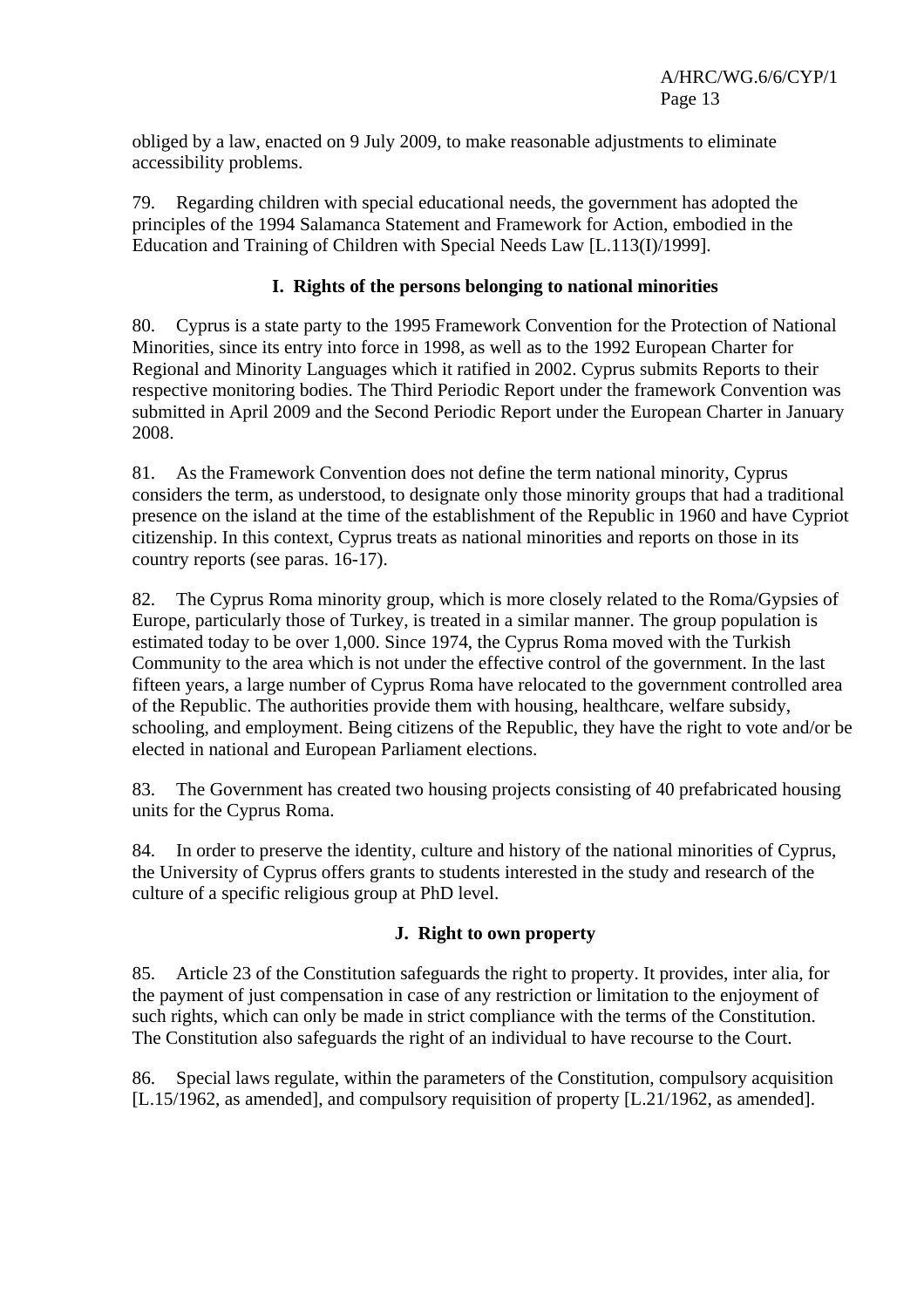87. The Turkish Cypriot properties which have been abandoned as a result of the Turkish invasion in 1974, came under the management and custody of the Minister of Interior, pursuant to the provisions of the Turkish Cypriot Properties (Administration and Other Matters) (Temporary Provisions) Law, 1991 [L.139/1991, as amended].

88. Turkish Cypriots who return from the occupied areas or abroad and live permanently in the government controlled areas are entitled, with the consent of the Custodian, to use their properties. There are several cases where Turkish Cypriot houses and agricultural lands were returned to the legal owners. In cases where Greek Cypriot displaced persons have been temporarily using those properties, measures are taken by the government to provide all necessary help under alternative provisions.

89. Compulsory acquisition or requisition of Turkish Cypriot properties, as it is for all properties, is only allowed within the parameters of the Constitution and the law, if the public interest is served. A just and equitable compensation, as provided by the Constitution and the law, is deposited in the special fund of the Custodian. In cases where Turkish Cypriot owners have settled permanently abroad before 1974 or are residing in the government controlled areas, are immediately eligible to payments (if the affected person lives in the occupied areas, is eligible to compensation after a solution to the Cyprus question is reached).

# **K. Right to education**

90. Article 20 of the Constitution safeguards the right to education. Free and accessible education is offered to all students without prejudice based on gender, abilities, language, colour, religion, political beliefs or ethnic background. The competent Ministry is responsible for the administration of public schools and other educational institutions, and the supervision of private institutions.

91. Asylum seekers have the right of access to public education under the same conditions applying for Cypriot citizens.

92. Pre-primary education, Primary and Lower Secondary Education are mandatory and offered free of charge in the public sector. They cover all students aged between 4 years and 8 months to 15 years. All such children must be enrolled in a public or a private educational institution. Failure to do so will result in prosecution of their legal guardian. Upper Secondary Education including Technical and Vocational Education and Training is available and accessible to all 15-18 year olds. It is offered free of charge in the public sector and covers 85.8 per cent of the pupils. Though education is not compulsory for children over 15, the rate of enrolment of children between 15 and 18 is about 95 per cent.

93. Students who have dropped out of school may complete their schooling and obtain a high school certificate by attending an evening secondary general or technical school.

94. 82 per cent of the students completing their Upper Secondary Education seek placement at institutions of higher education. The government covers the cost of tuition for undergraduate Cypriot students studying at Public Institutions of Higher Education in Cyprus, at both university and non-university level.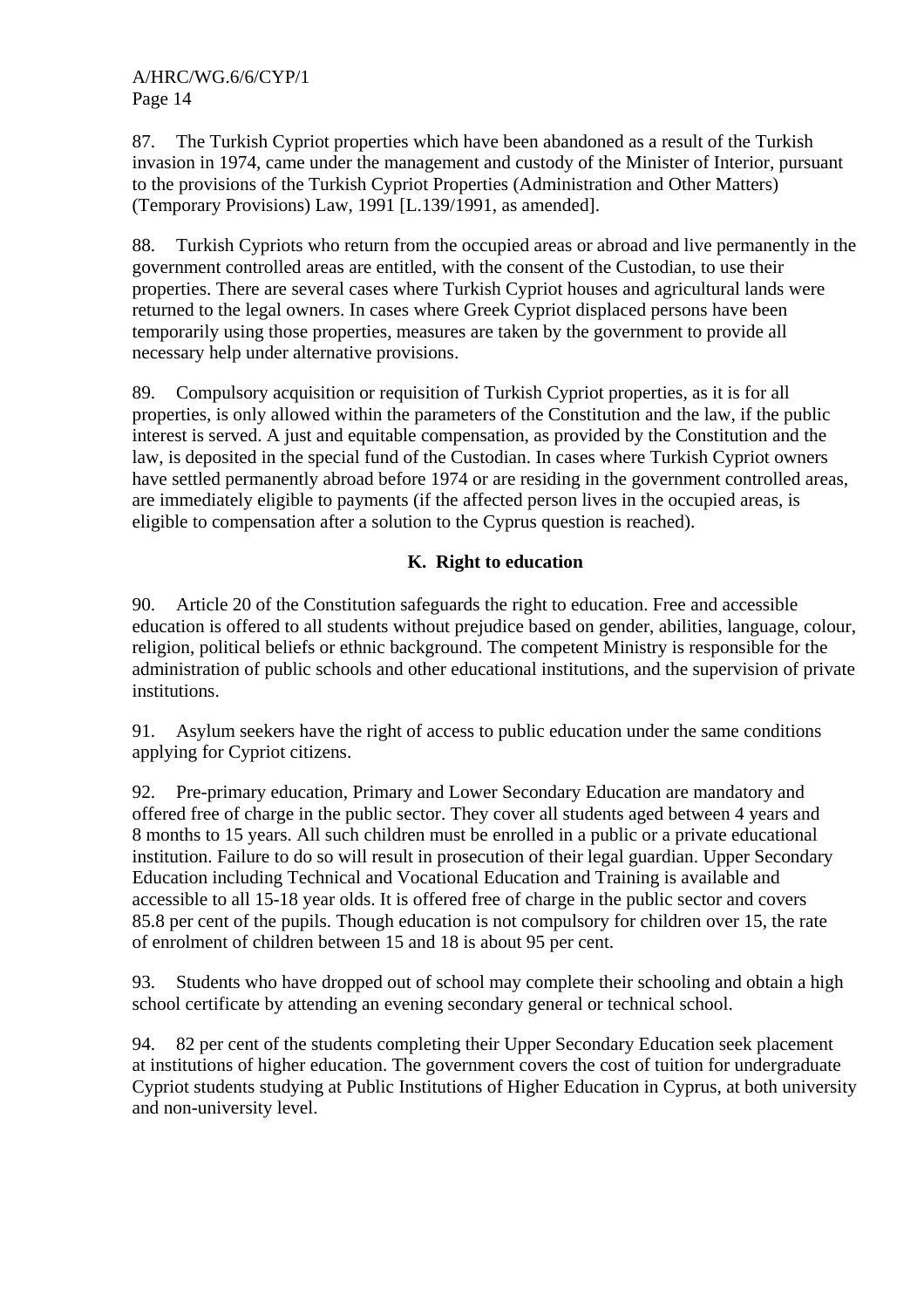95. Turkish Cypriots who hold a six-year high school diploma are eligible for admission at Public Institutions of Higher Education in the government controlled areas of Cyprus. Moreover, 10 per cent of the places are granted to special categories of people such as the disabled due to the acts of war, children of missing persons, persons living in the occupied area of the state. 6 per cent of the positions are granted to handicapped individuals and people with special needs. Students with financial needs may be subsidized by the Student Welfare Fund of the University, which is supported financially by private initiatives.

96. In the case of the specific groups of students belonging to religious or ethnic groups of Cyprus, students are offered a subsidization amount so that they can attend schools of their choice. The costs for the education of Turkish Cypriot students, who reside permanently in the government controlled area, in private schools of their choice in Cyprus, from pre-primary to higher education, are covered by the Government.

97. The Ministry of Education and Culture in its effort to promote tolerance and dialogue and in order to eliminate stereotypes through education has set in place the programme for Zones of Educational Priority (ZEP). The Policy for the ZEP is derived from the strategy of positive discrimination (UNESCO) and is based on the unequal treatment of inequalities and the equality of opportunity in education.

98. The ongoing Educational Reform is an effort for a comprehensive introduction of changes and innovations at all levels and all aspects of the educational system. Its main objective is to create a democratic and student-focused educational system that includes all students irrespective of social, racial or ethnic background, gender, or physical or mental ability and offers high quality education to each student.

## **L. Right to work/employment. Right to just and favourable remuneration. Equal pay for the work of equal value**

99. Despite the ongoing global financial crisis, during 2008 Cyprus' economy continued to perform satisfactory with a growth rate of 3.7 per cent. Labour market conditions remained close to full employment, with high participation and employment rates and low unemployment. The overall employment rate stood at 70.9 per cent, the female employment rate was 62.9 per cent and the male employment rate 79.2 per cent. The majority of employed persons (72.7 per cent) were employed in the service sector. During the first quarter of 2009 the growth rate has fallen to less than one percent and the employment rate to 69.5 per cent.

100. Articles 25, 26 and 27 of the Constitution safeguard the right of any person to practice any profession or to carry on any occupation, trade or business, to enter freely into any contract, and the right to strike.

101. An important step towards achieving equality in employment was the establishment of the Gender Equality Committee. It conducts research into matters of equality between men and women and provides advice regarding relevant national policy and legislation.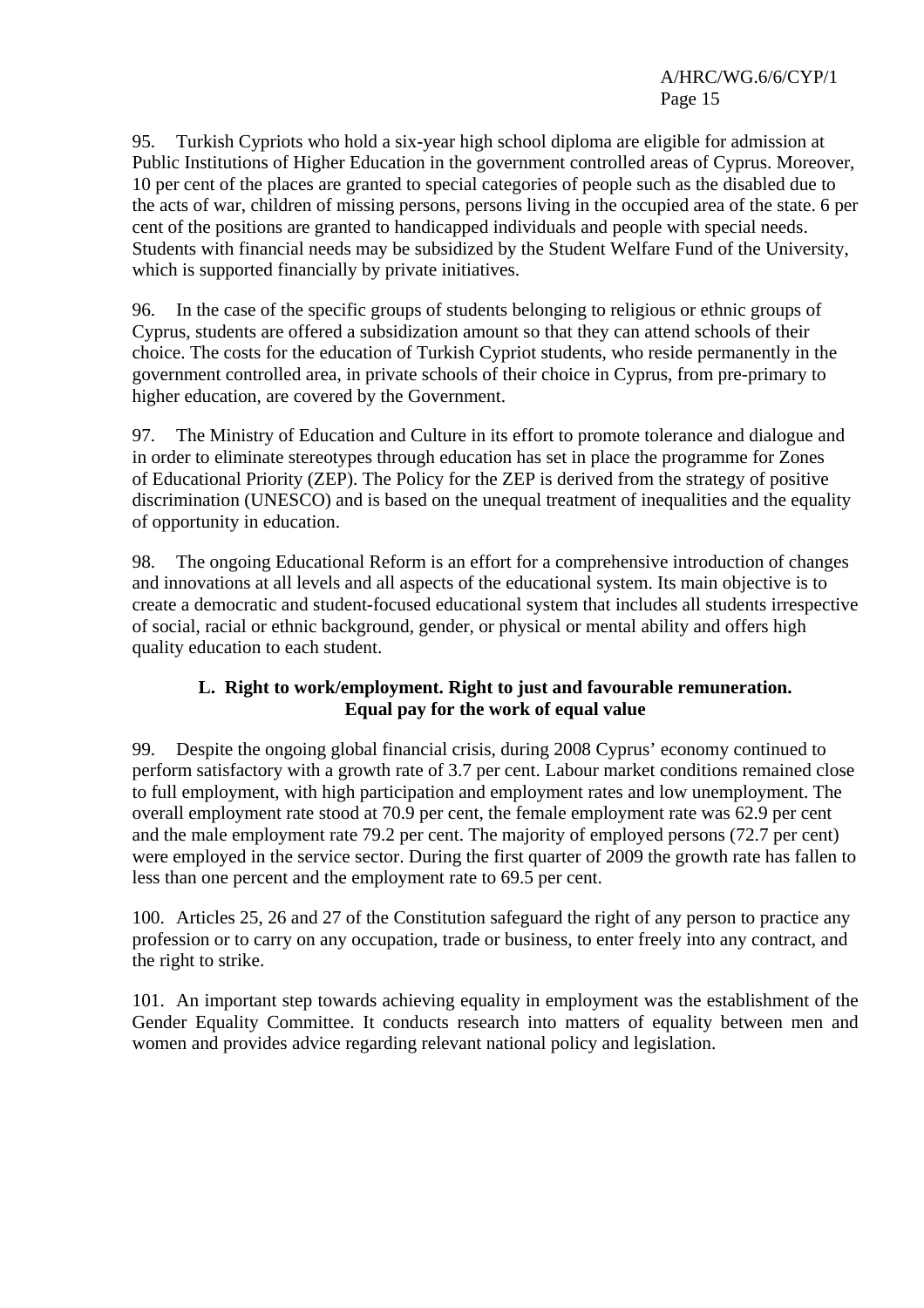102. Further relevant legislation ensures gender and non-discrimination equality:

- The Maternity Protection Law [L.100(I)/1997, as amended] provides for the protection of pregnant workers as well as workers who have recently given birth or adopted children;
- The Equal Treatment of Men and Women in Employment and Vocational Training Law [L.205(I)/2002, as amended]: the legislation also covers the offence of sexual harassment in the workplace;
- The Equal Treatment in Employment and Occupation Law [L.58(I)/2004, as amended] provides for the elimination of discrimination on the base of racial or ethnic origin, religion or belief, age and sexual orientation;
- The Equal Treatment (Racial or Ethnic Origin) Law [L.59(I)/2004, as amended]: see paragraph 45;
- The Equal Pay between Men and Women for the Same Work or for Work of Equal Value Law [L.177(I)/2002, as amended].

103. The general policy and practice of the government regarding employment of the third country nationals (non-European Union citizens) is to provide temporary employment. In 2007 a new strategy on the employment of foreign workers was adopted by the Council of Ministers. The scope of the strategy is to establish a comprehensive framework on the policy regulating the employment of foreign workers. The strategy secures equal treatment between local and foreign workers as regards terms and conditions of employment. Such workers receive the same salaries and benefits as Cypriot employees in similar tasks, and work the same hours.

104. A Committee of Experts on Integration of the legally residing immigrants in Cyprus has been established by the Council of Ministers in 2007 and is involved in the process of designing and implementing integration policies.

105. As of 1 January 2009 the gross wages of domestic workers (third country nationals) are readjusted every January, according to the price index.

#### **M. Right to social security. Right to an adequate standard of living**

106. Every person has the right to a decent existence and to social security. The protection of workers, assistance to the poor, and the right to a system of social insurance are safeguarded (Art. 9 of the Constitution). All insured persons (Cypriots, EU citizens and third country nationals) have the same rights and obligations.

107. The Social Insurance scheme is financed by contributions from the insured persons, the employers and the state. It covers marriage grant, maternity grant, funeral grant, maternity allowance, sickness benefit, unemployment benefit, invalidity pension, old age pension, survivor's pension, employment injury benefit and missing person's allowance. An amount of minimum pension is established through the Scheme for every wage earning person provided that certain contribution conditions are satisfied. Social Pension is paid at the age of 65.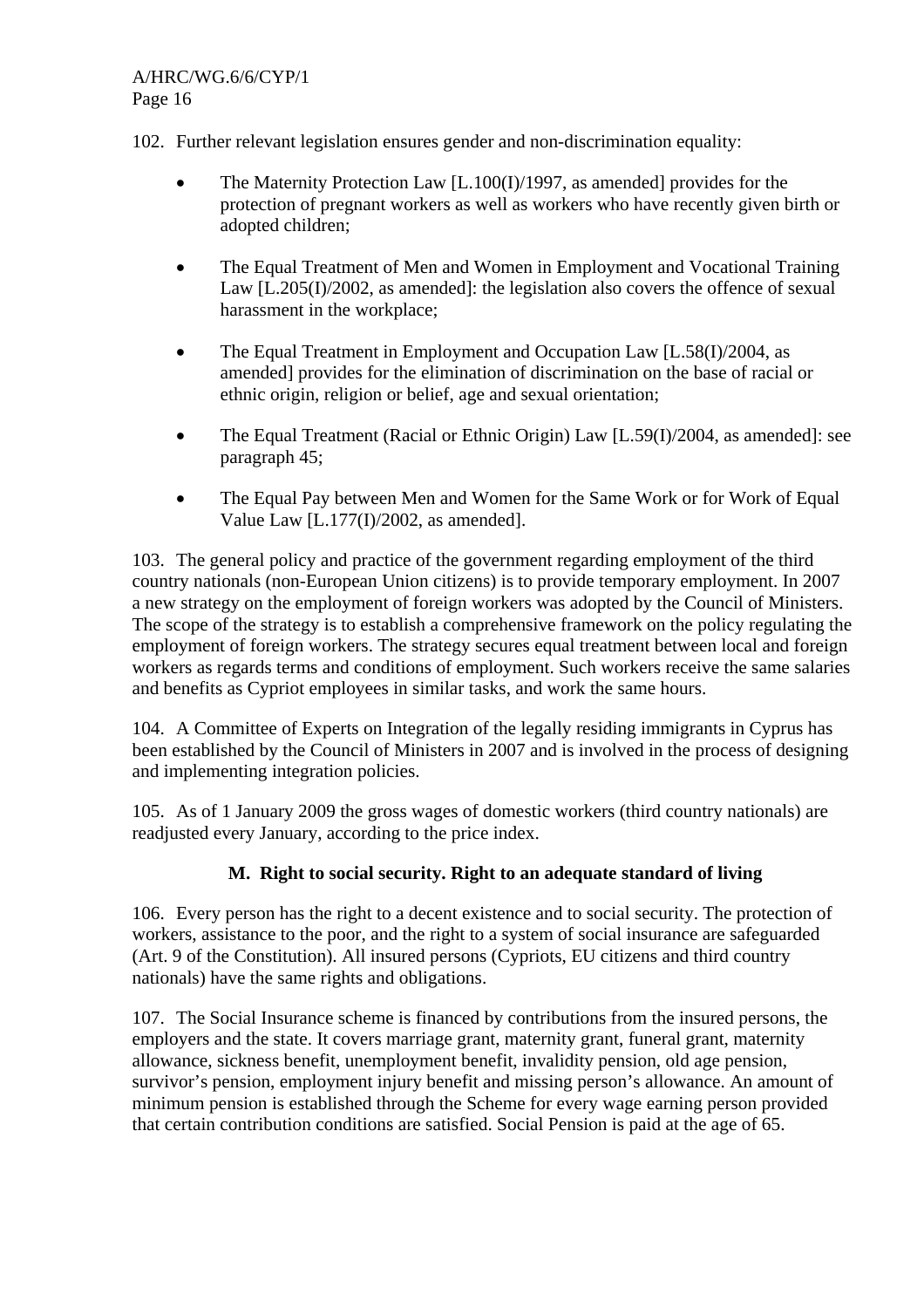108. Turkish Cypriots who work in the government controlled area are registered under the Social Insurance scheme regardless of their place of residence.

#### **N. Right to asylum**

109. The integration of refugees is a matter which has been given priority during the last years, since it emanates from the European obligations of the Republic. During the past few years, integration programmes undertaken through the European Refugee Fund (ERF) included orientation programmes, vocational training and teaching of the Greek language and awarenessraising campaigns.

110. Due to its geographical position, Cyprus is experiencing a rising influx of illegal immigrants. They access the Republic through points of entry that are currently not under the effective control of the government (occupied area) and proceed to cross to the government controlled area and henceforth, apply for international protection. The majority of these persons are economic immigrants.

111. Specific legislation sets up the institutional framework for the examination of international protection needs by providing for an Asylum Service with competence to make first instance decisions on asylum applications, and for an independent Refugee Reviewing Authority with competence to examine appeals.

112. Asylum seekers may only be detained for illegal entry and/or residence in the Republic, as well as, in cases where they have been living in Cyprus illegally and did not apply for asylum in due time. The Asylum Service may intervene in cases where the detention of an asylum seeker is deemed to be unjustified to ensure proper application of the law. The detention of minor asylum seekers is prohibited by law.

113. Detention is allowed, by a Court Order and for a maximum of 32 days, in cases where the asylum seekers have destroyed their travel documents or have produced fake ones. If the application has been rejected by the Asylum Service and the Refugee Reviewing Authority and a deportation order has been issued, one can also be detained. According to Aliens and Immigration Law (Cap. 105, as amended) detention is also possible on the basis of deportation and detention orders. Execution of the deportation order is suspended pending the final determination of the asylum application. A deportation and detention order, being an administrative act, may be challenged before the Supreme Court by a habeas corpus application and/or recourse under Article 146 of the Constitution.

114. Asylum seekers do not have access to employment for the first six months after their application, so that there is no abuse of the system by temporary workers whose maximum stay in Cyprus has ended (EU Directive 2003/9/EC). During that time they receive financial assistance from the state. A wide range of economic sectors have been fixed for the employment of asylum seekers.

115. Possession of the confirmation letter stating the status of the applicants constitutes sufficient evidence for their right to access the Medical and Welfare Services (Refugee Regulations of 2005) and is provided upon submission of an application for asylum.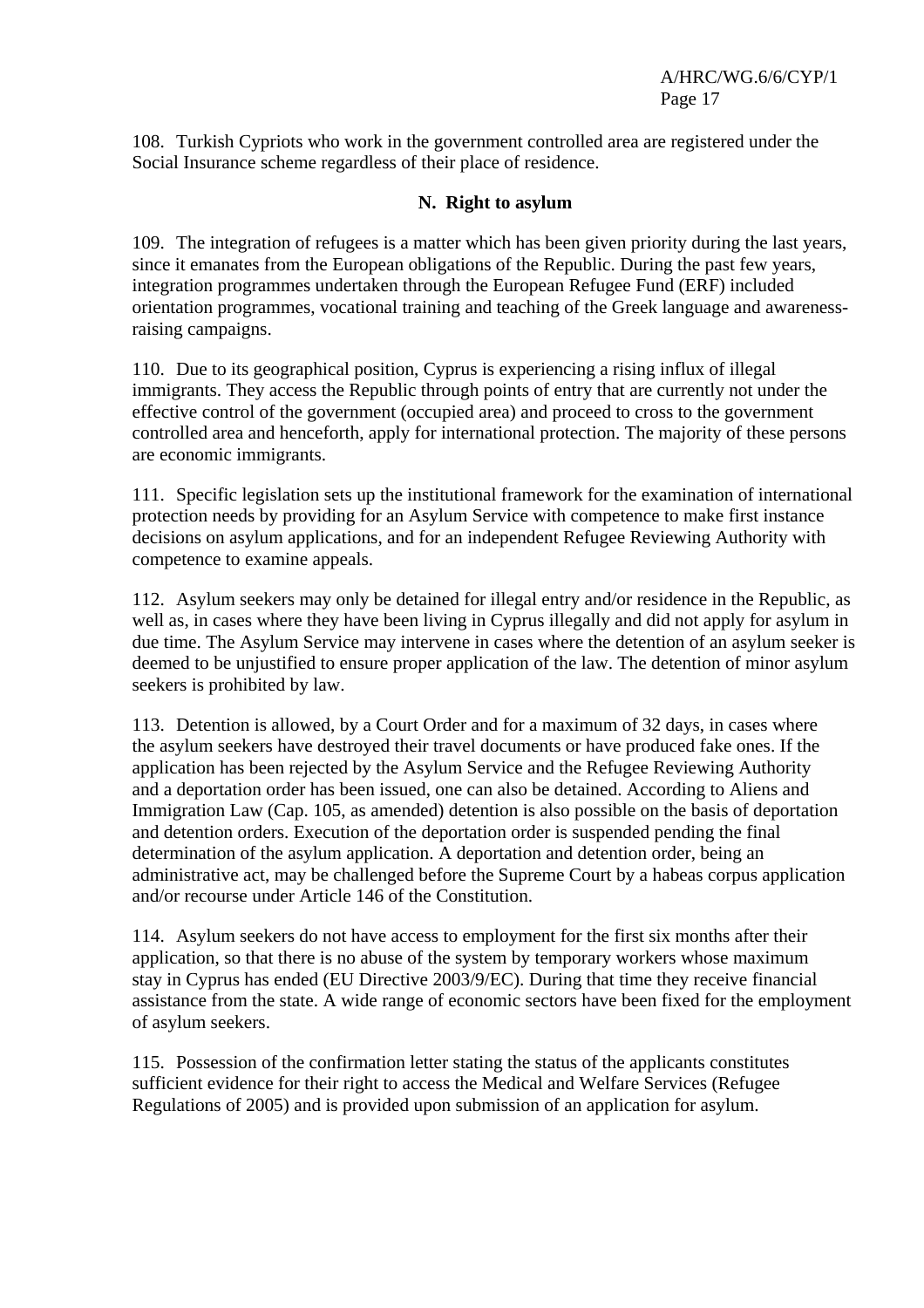116. The Asylum Service is responsible for the operation of the Reception Centre for Asylum Seekers. The Centre is staffed by administrative social work and mental health professionals. The Asylum Service is planning to add by the end of 2009 nine additional housing units at the Reception Centre. With the cooperation of the Social Welfare Services and the social worker employed at the centre, a structured programme is designed to assist the asylum seekers to leave the centre as soon as possible (maximum period of stay at the centre is six months, however if an asylum seeker wishes to stay longer, she is allowed to). The dietary needs of asylum seekers' are met in accordance with their suggestions. Greek classes are offered.

117. Every person applying for asylum is provided with information leaflet explaining their rights and obligations in Arabic, Bangladeshi, Chinese, English, Farsi, French, Hindi, Russian, Sinhalese and Turkish.

118. Pursuant to the Refugee Law [L.6(I)/2000, as amended], an applicant has the right to have a lawyer or legal advisor during all stages of the asylum procedure. The applicant has the right to communicate with the UNHCR throughout the entire process of the examination of his asylum application (first and second instance), as well as other organisations and relevant NGOs. Asylum seekers have the right to employ a lawyer, or may be provided with free legal assistance by relevant NGOs.

119. Asylum seekers may only be arrested by the Police after examination and rejection of their application and if they remain in Cyprus illegally.

120. The decision has been taken for the construction of a Detention Centre for Illegal Immigrants Awaiting Deportation to be completed by 2012. The Centre will have a capacity of 300 persons (men, women and families with children).

# **O. Women's Rights**

121. The government is committed to combat gender discrimination by pursuing policies that are designed to lead to a gender-sensitive and educated society leading to the ultimate goal of full equality. Cyprus is a state party to the Convention on the Elimination of all Forms of Discrimination Against Women (CEDAW) since 1985 and is also a signatory to the Optional Protocol to the Convention on the Elimination of all Forms of Discrimination Against Women (ratification is due shortly) and has ratified Protocol No. 12 to the European Convention for the Protection of Human Rights and Fundamental Freedoms.

122. The National Machinery for Women's Rights (NMWR), within the Ministry of Justice and Public Order, established in 1994 by a decision of the Council of Ministers, plays a leading role in the elimination of sex discrimination and the promotion of women's rights and gender equality. Through its programmes and activities and in close collaboration with NGOs, the NMWR contributes in the promotion of law reform, awareness raising, balanced representation, elimination of violence against women, subsidization of women's organisations and implementation of gender mainstreaming.

123. Although considered to be relatively high compared to the EU average (15 per cent in 2007) the gender pay gap in Cyprus, has been gradually decreasing during the last years (25 per cent in 2005, 24.3 per cent in 2006 and 22.8 per cent in 2007). Wage differentials in Cyprus are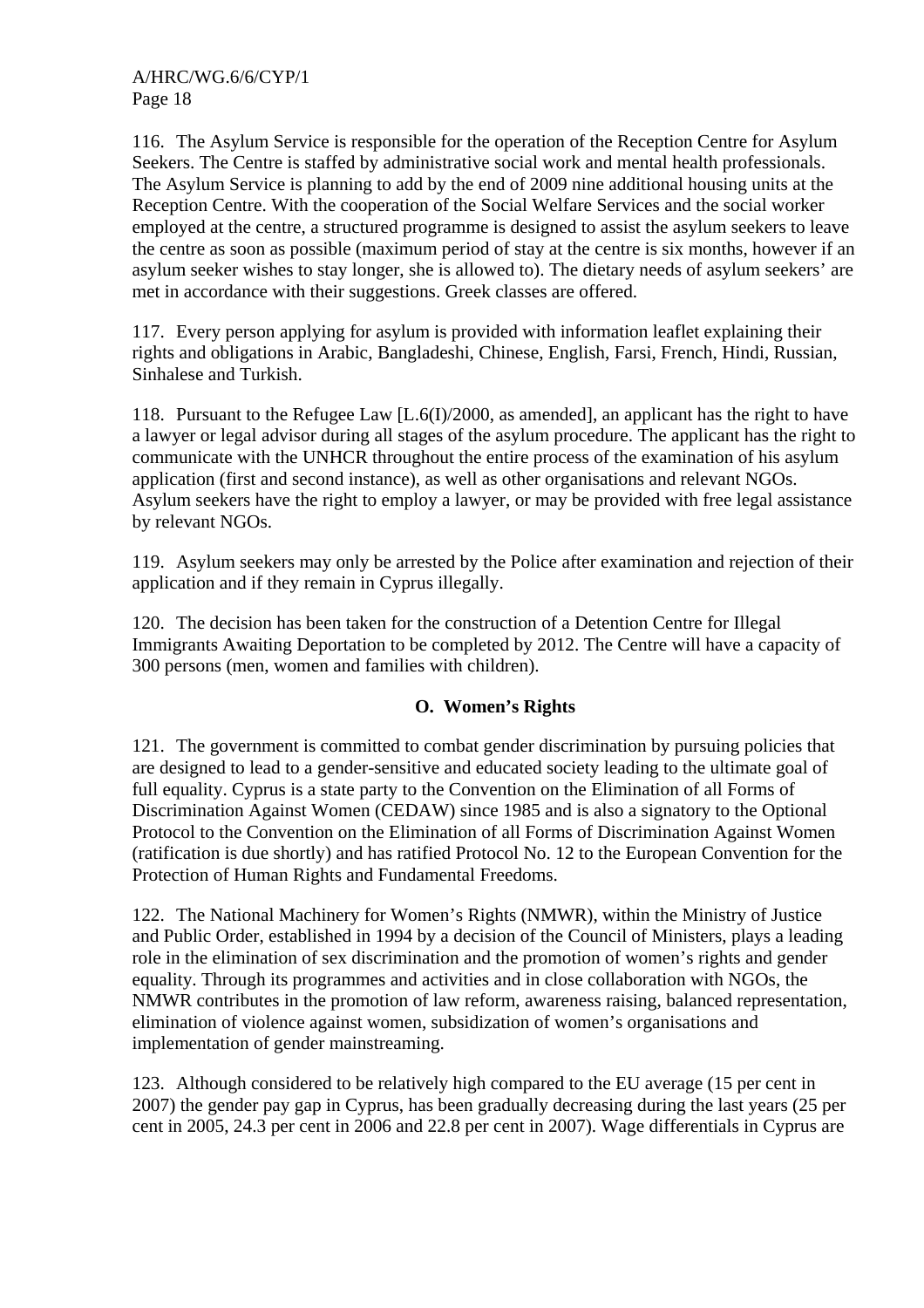partly due to gender stereotyping, and overrepresentation of women in non-skilled occupations and low-wage sectors.

124. A National Action Plan on Gender Equality for the years 2007-2013, on the basis of the Beijing Platform for Action as well as EU policies, was approved by the Council of Ministers in 2007. The Plan aims at a comprehensive approach of gender equality issues and the implementation of gender mainstreaming in all walks of the social fabric.

125. As regards female inmates, they are kept in a specially designed wing for women where only female officers execute duty. The Director of the prison may permit an infant of a female prisoner to stay in prison with its mother under certain circumstances. The costs of feeding, care and medical treatment of an infant during its stay in prison are covered by the state. In such cases facilities are provided for the child to have all that is necessary for his age.

126. A large number of NGO's are actively involved in the promotion of women's rights. The Cyprus Gender Observatory was established in 2003 and has, since, dealt extensively with the elimination of discrimination against women, as well as with combating any form of violation of women's rights. The Observatory documented and reported to the Ombudsman and government officials a number of cases where women were deprived of their right to equal employment opportunities in the workplace. The Mediterranean Institute of Gender Studies (MIGS), established in 2004, aims at combating gender inequality through research, advocacy and lobbying, as well as trainings, conferences and other projects and activities (in the field of Media, Violence against Women, Migration, Leadership and Decision-Making, Employment and Economic life etc).

# **P. Right to social and economic support and protection**

127. The Social Welfare Services provide a variety of programmes for families, individuals and vulnerable groups that focus on supporting and strengthening families, promoting the social integration of vulnerable groups and individuals, preventing the aggravation of conditions that might lead to family disruption, juvenile delinquency or social exclusion, safeguarding the right to a decent standard of living and maintaining human dignity.

128. The Social Welfare Services implement the Grants-in-Aid Scheme by providing technical assistance and monetary support, in the form of grants, to not-for-profit voluntary organisations for the development and operation of supportive programmes and services such as day-care centres, services for the elderly, and persons with disabilities, including home-care, day-care, residential care and group support services for vulnerable groups.

129. Public assistance legislation ensures a socially acceptable minimum standard of living for all persons legally residing in the Republic, subject to eligibility criteria. The legislation makes no discrimination on the basis of nationality, race, religion, gender, age, etc.

130. Any person whose income and other economic resources are insufficient to meet her basic and special needs, as defined in the legislation, may apply for public assistance.

131. Certain groups of persons with disabilities with very high risk of social exclusion like persons with quadriplegia, paraplegia, severe mobility disability and blind persons receive a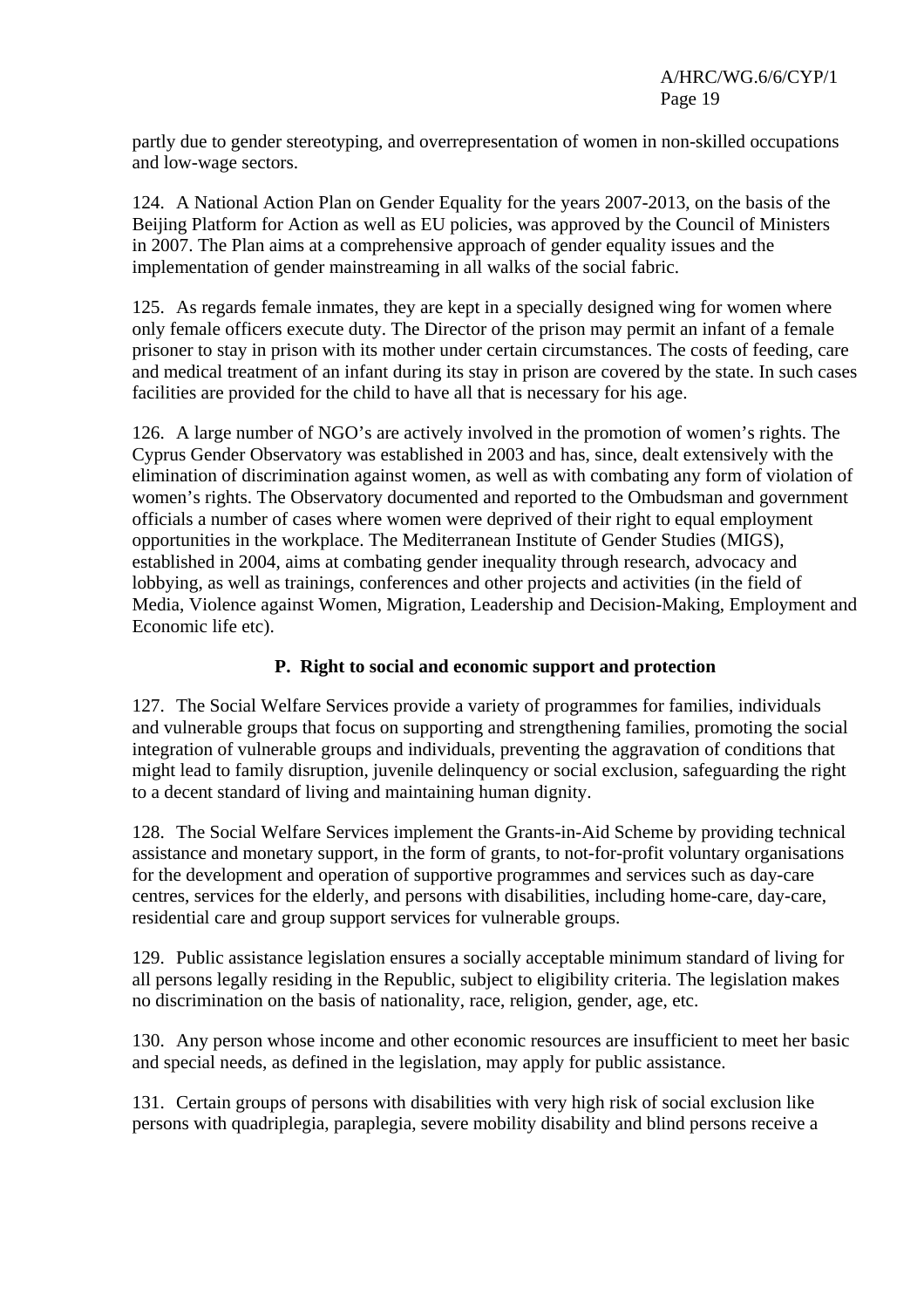monthly financial allowance by the DSID irrespective of family income. In addressing the needs of children with disabilities, public assistance is provided to them regardless of family income.

132. Public assistance legislation was revised in 2006 with the addition of increased activation incentives for single parents and persons with disabilities.

133. A project was introduced in 2005 for the vocational training and integration of public assistance recipients into the labour market. A project aiming at training a wider group of vulnerable persons and promoting their integration into the labour market, e.g. recipients of public assistance, ex-prisoners, young persons (including young persons aged 16-18 who are under the care of the Director of Social Welfare Services and persons who were previously in care), families facing psycho-social difficulties, illegal substance dependent individuals, is being implemented for the period 2007-2013.

## **Q. Right to Health**

134. The right to life, bodily and psychological integrity, respect of privacy and dignified treatment in giving medical care, and the right to the protection of one's health are basic human rights, which are protected and guaranteed by the relevant law.

135. The Safeguarding and Protection of the Patients' Rights Law, 2004 [L.1(I)/2005] is an innovative law which safeguards patients' rights and establishes effective mechanisms to monitor respect of patients' rights. The Law covers both the public and private sectors and safeguards the rights of any person applying to any healthcare service provider or any medical institution. The Law establishes the patients' rights officer (one in each state hospital) to examine complaints of patients in that hospital and the Complaints Examination Committee (one per District), which examines complaints from the private and public sectors.

136. Special arrangements for mental patients and substance abusers are in place. They receive supervision and treatment from psychiatrists, psychologists, ergotherapists and trained nurses. Prisoners with such special requirements receive similar health services. The prison's administration is planning to establish a multi-purpose health centre where convicted mental patients and drug users will stay and receive the proper treatment.

137. A patient may be sent to the private sector or abroad for diagnosis or treatment (within the time limits imposed by the medical condition of the patient and the development of the patient's health), in the case that he cannot receive effective diagnosis and treatment in state hospitals, due to lack of appropriate diagnostic or therapeutic instruments, or if his condition is such that there is no sufficient experience in diagnosis and/or effective treatment from state hospitals.

138. Depending on the financial situation of the patient and her family, the patient bears part or all of the costs of the treatment and other relevant expenses, or she is fully exempted from these costs.

139. Cyprus has a high organ transplant response rate. Based on the action plan on Organ Donation and Transplantation 2009-2015, the Ministry of Health implemented measures such as the establishment of a health care team authorized to undertake procurement of human organs and appointment of Transplant Donor Coordinator in every potential transplant centre.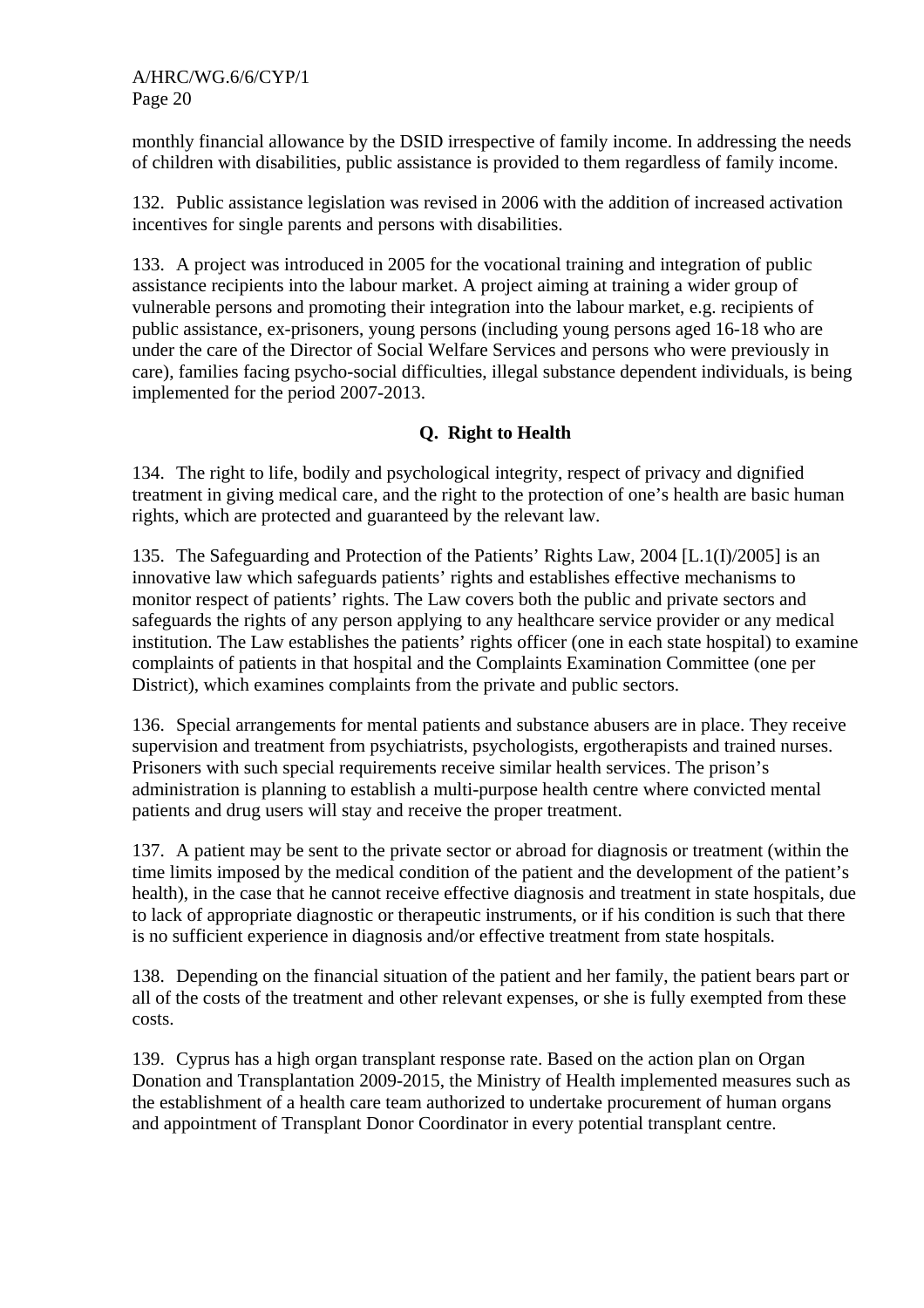140. Health care services are offered to persons in prison, including specialised ones. A general pathologist is appointed to prisons and offers his services on a daily basis, while other medical specialists do so as well.

141. Concerning immigrants, a committee of the Ministry of Health examines every case on an individual basis and issues a card, which allows free access to public health care services. Asylum seekers receive public health care services free of charge. If an asylum application is rejected, the person continues to receive such services free of charge until completion of an ongoing health care treatment. If an asylum application is approved, the immigrant is treated like any Greek Cypriot citizen, i.e. health care services are provided on the basis of financial capacity.

142. Turkish Cypriot citizens, unlike other Cypriot citizens, are entitled to free health care services at all state hospitals, irrespective of their financial capacity. They are also entitled to a European Health Insurance Card.

143. The Cyprus Anti-Drug Council's (CAC) National Drug Strategy for 2009-2012 is based on the principle of equal access to drug treatment and social reintegration services, thus, recognizing that the right to treatment is a fundamental human right. The following services are provided through the governmental and non-governmental sector: outpatient treatment for adolescents and their families, inpatient treatment programs, detoxification and substitution treatment programs as well as counselling and drop-in centres. Social reintegration programmes are also provided and focus on relapse prevention, support in finding a job or housing, legal support, and skills enhancement.

## **V. INTERNATIONAL COOPERATION IN THE FIELD OF HUMAN RIGHTS**

144. Cyprus is deeply committed to the work of the United Nations to increase respect for human rights. In this framework, it has pledged to continue to support UN bodies, to work for progress on human rights internationally, and to uphold the highest standards of human rights domestically. Cyprus, through the years, has actively participated in various thematic Committees dealing with the protection and promotion of Human Rights. It has contributed in the work of the Committees through its national experts, thus demonstrating the importance attributed to the universal protection of human rights, as well as to the evolution of international humanitarian law.

145. Cyprus increased its voluntary contributions to the budgets of the Office of the United Nations High Commissioner for Human Rights, UNHCR, UNICEF, and of other United Nations funds and agencies involved in a variety of human rights-related activities.

#### **VI. ACHIEVEMENTS, BEST PRACTICES AND CHALLENGES**

146. The establishment of the Commissioner for the Protection of Children's Rights (see paras. 32, 68) was a significant step in the promotion and protection of human rights. The institution has been very active and, in spite its monitoring role, has gained the support of the Executive (President of the Republic, Ministers) and the House of Representatives in carrying out its mission. A constructive cooperation has developed with the state (Ministry of Education/ Social Welfare Services, etc), which resulted in a number of measures conducive to safeguarding children's rights.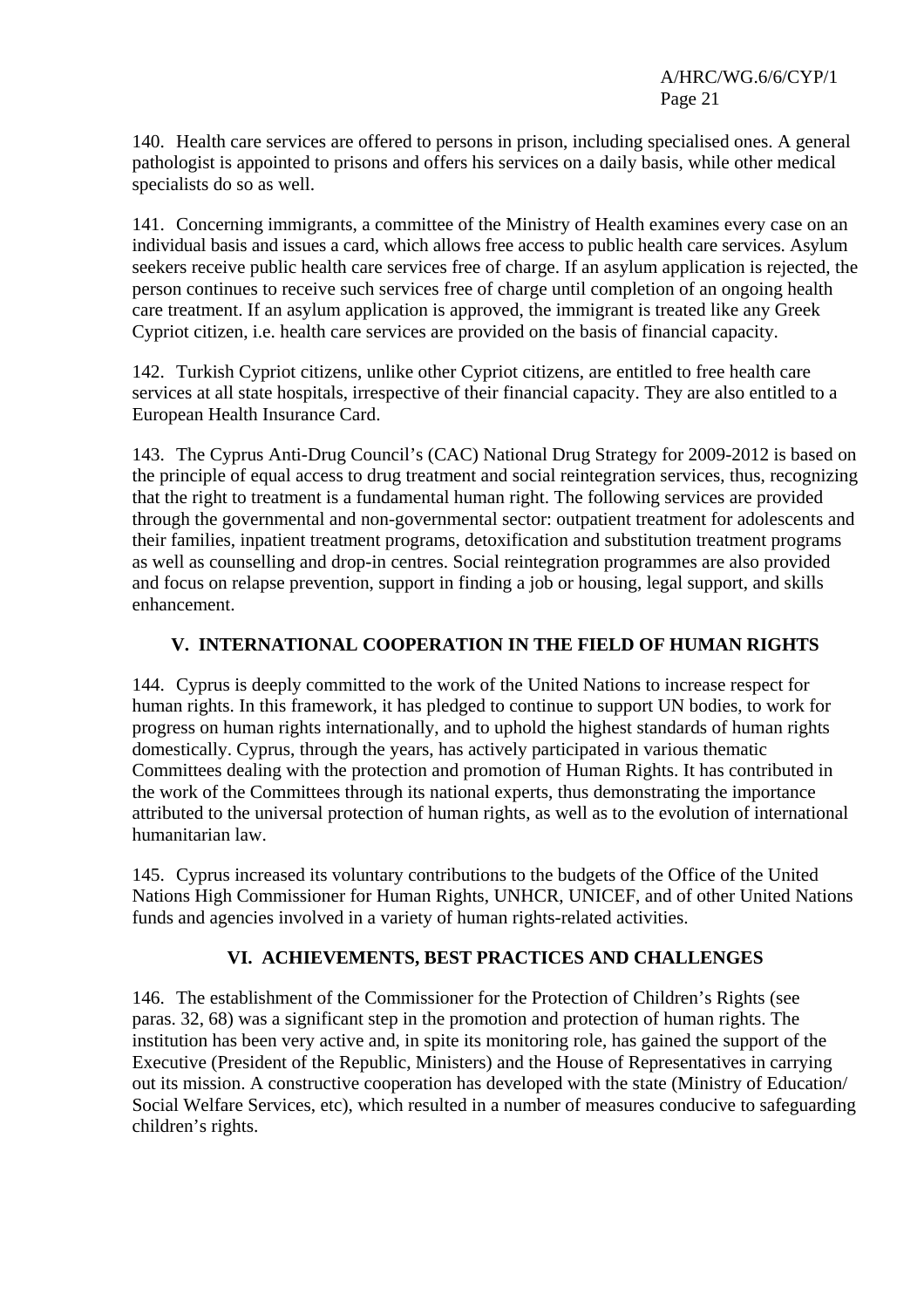147. The Commissioner's School Visits Programme entitled "Give voice to your views" is considered a best practice. It promotes awareness-raising among educationalists and students on the practical implementation of children's rights, particularly participation rights, through discussions and interactive workshops. The children express their views on issues of their concern and are encouraged to exercise their participation rights. The theme "Children's Rights" will be actively promoted during the  $2009-2010$  school year, to commemorate the  $20<sup>th</sup>$ anniversary of the CRC.

148. The Commissioner has developed an effective complaints mechanism to evaluate not only individual violations of children's rights but also the compatibility of existing legislation, policies, administrative decisions and practices with the CRC and other international human rights instruments. Where violations are ascertained, the Commissioner proceeds with recommendations for remedy, and if deemed necessary, the Commissioner gives publicity to her recommendations.

149. Under the Legal Aid Law [L.165(I)/2002, as amended], free legal aid is afforded in civil proceedings brought against the Republic for violations of human rights safeguarded by the Constitution and international human rights instruments.

150. The Agios Antonios Primary School, situated in a deprived and underdeveloped area of Limassol, consisting of Greek Cypriot refugees, Turkish Cypriots, Roma and economic migrants with limited education exposure, considered a mosaic of social, cultural, religious and ethnic diversities, has developed a practice in the field of education aiming at promoting equal opportunities and quality education whilst respecting the ethnic and cultural backgrounds of its students.

151. The Police Human Rights Office engages in the implementation of obligations arising from decisions of international human rights institutions affecting the Police. It deals primarily with the rights of people in Police custody, including asylum seekers and foreign nationals. It monitors the living conditions and improvements in Police detention centres and makes suggestions for harmonisation with international standards. The Office cooperates with UNHCR, Council of Europe and EU agencies as well as national and international NGOs dealing with human rights issues, particularly of vulnerable groups.

152. In 2004, the Police established the Office for Combating Discrimination, which handles all issues relating to discrimination, racism, and xenophobia and is responsible for the implementation of preventive initiatives as well as for monitoring intervention tactics to combat racism, discrimination and xenophobia within Police procedures.

153. Through the electronic Crime Report Registry, criminal offences with a racist motive are being registered. The Registry is updated on a bi-annual basis.

154. In 2006 the Independent Authority for the Investigation of Complaints and Allegations concerning the Police was established by law [L.9(I)/2006, as amended] with competence to investigate complaints relating to police misconduct (including human rights violations). Cyprus is one of the very few countries in Europe maintaining such Authority.

155. Challenges lie, in particular, in the implementation of the normative framework and require mostly an adequate level of resources and a better coordination between various state authorities.